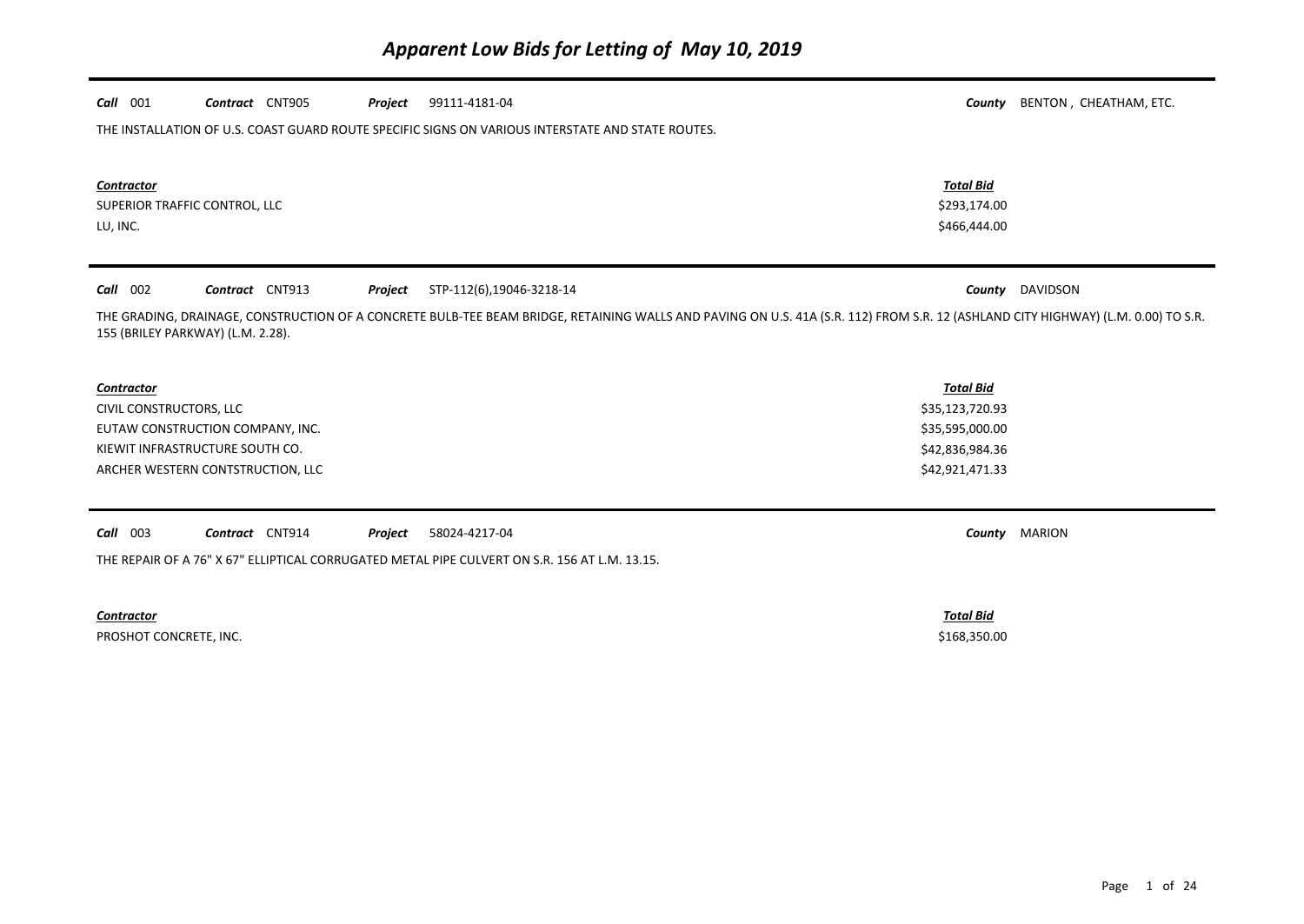| Call 004<br>Contract CNT915<br>72079-4214-04, NH/HSIP-29(113), 72079-3214-94, 72079-8214-14<br>Project<br>THE RESURFACING ON U.S. 27 (S.R. 29) FROM NORTH OF S.R. 60 (L.M. 4.90) TO LANDES WAY (L.M. 6.53), INCLUDING BRIDGE DECK REPAIR. | County RHEA      |                               |
|-------------------------------------------------------------------------------------------------------------------------------------------------------------------------------------------------------------------------------------------|------------------|-------------------------------|
| <b>Contractor</b>                                                                                                                                                                                                                         | <b>Total Bid</b> |                               |
| ROGERS GROUP, INC.                                                                                                                                                                                                                        | \$1,083,956.19   |                               |
| Call 005<br>Contract CNT910<br>91999-3602-04,91999-3603-04<br>Project                                                                                                                                                                     |                  | County WAYNE                  |
| THE CONSTRUCTION OF A T.D.O.T. MAINTENANCE BUILDING AT THE INTERSECTION OF U.S. 64 (S.R. 15) AND SAVANNAH HIGHWAY IN WAYNESBORO.                                                                                                          |                  |                               |
| <b>Contractor</b>                                                                                                                                                                                                                         | <b>Total Bid</b> |                               |
| HUDSON CONSTRUCTION CO.                                                                                                                                                                                                                   | \$574,490.00     |                               |
| Call 006<br>Contract CNT228<br>01015-4251-04, STP/HSIP-116(26), 01015-3251-94, 01015-8251-14<br>Project                                                                                                                                   | County           | ANDERSON                      |
| THE RESURFACING ON S.R. 116 FROM NEAR S.R. 330 (L.M. 10.42) TO NEAR U.S. 25W (S.R. 9) (L.M. 19.25), INCLUDING BRIDGE DECK REPAIR.                                                                                                         |                  |                               |
| <b>Contractor</b>                                                                                                                                                                                                                         | <b>Total Bid</b> |                               |
| POTTER SOUTH EAST LLC                                                                                                                                                                                                                     | \$1,134,480.40   |                               |
| ROGERS GROUP, INC.                                                                                                                                                                                                                        | \$1,192,978.14   |                               |
| DURACAP ASPHALT PAVING CO., INC.                                                                                                                                                                                                          | \$1,312,107.37   |                               |
| Call 007<br>Contract CNT189<br>98100-4129-04<br>Project                                                                                                                                                                                   |                  | County ANDERSON, BLOUNT, ETC. |
| THE RANDOM ON-CALL SIGNING ON VARIOUS INTERSTATE AND STATE ROUTES.                                                                                                                                                                        |                  |                               |
| <b>Contractor</b>                                                                                                                                                                                                                         | <b>Total Bid</b> |                               |
| SUPERIOR TRAFFIC CONTROL, LLC                                                                                                                                                                                                             | \$227,958.75     |                               |
| LU, INC.                                                                                                                                                                                                                                  | \$262,148.08     |                               |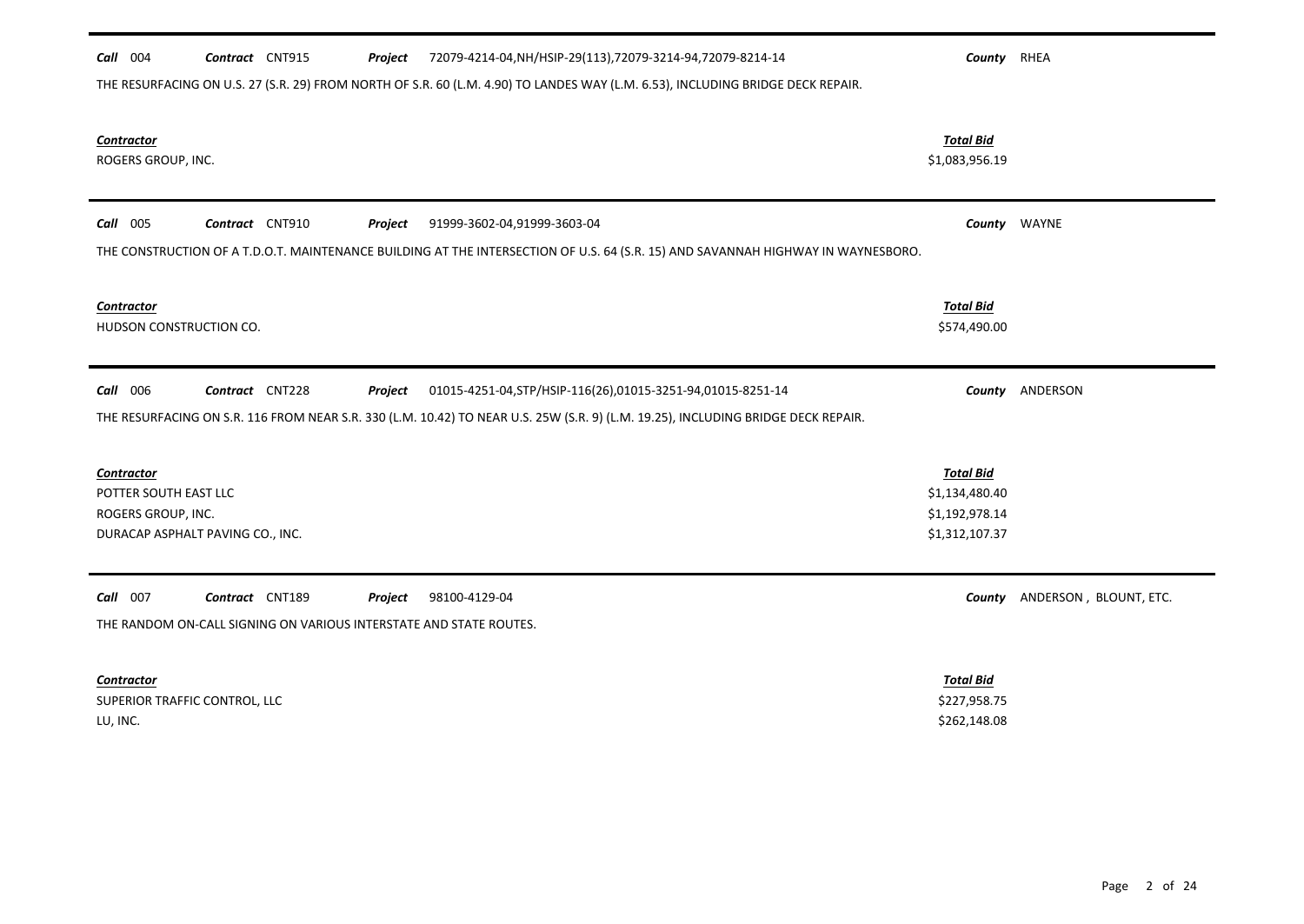| THE RANDOM ON-CALL SIGNING ON VARIOUS INTERSTATE AND STATE ROUTES.                                                                                                                                   |                                                                  |                       |
|------------------------------------------------------------------------------------------------------------------------------------------------------------------------------------------------------|------------------------------------------------------------------|-----------------------|
| <b>Contractor</b><br>VULCAN CONSTRUCTION MATERIALS, LLC<br>SUPERIOR TRAFFIC CONTROL, LLC<br>LU, INC.                                                                                                 | <b>Total Bid</b><br>\$226,011.50<br>\$232,941.50<br>\$245,585.10 |                       |
| Call 009<br>Contract CNT192<br>98400-4117-04<br>Project<br>THE RANDOM ON-CALL SIGNING ON VARIOUS INTERSTATE AND STATE ROUTES.                                                                        | County                                                           | BENTON, CARROLL, ETC. |
| <b>Contractor</b><br>SUPERIOR TRAFFIC CONTROL, LLC<br>LU, INC.                                                                                                                                       | <b>Total Bid</b><br>\$236,931.75<br>\$245,330.60                 |                       |
| Contract CNT230<br>$Call$ 010<br>Project<br>NH-28(74),04001-4239-04<br>THE EMERGENCY SLOPE STABILIZATION ON S.R. 28 NEAR L.M. 28.80.                                                                 | County                                                           | <b>BLEDSOE</b>        |
| <b>Contractor</b><br>TWIN K CONSTRUCTION, INC.<br>J & M GRADING DIVISION, LLC                                                                                                                        | <b>Total Bid</b><br>\$2,665,317.72<br>\$2,891,728.75             |                       |
| $Call$ 011<br>Contract CNT139<br>STP/HSIP-30(83),04003-3218-94,04003-8218-14<br>Project<br>THE RESURFACING ON S.R. 30 FROM U.S. 127 (S.R. 28) (L.M. 10.34) TO NEAR CHEROKEE RIDGE ROAD (L.M. 13.28). | County                                                           | <b>BLEDSOE</b>        |
| <b>Contractor</b>                                                                                                                                                                                    | <b>Total Bid</b>                                                 |                       |

**Call** 008 **Contract** CNT191 **Project** 98303-4137-04 **County County BEDFORD**, CHEATHAM, ETC.

98303-4137-04

ROGERS GROUP, INC. \$837,620.45

Page 3 of 24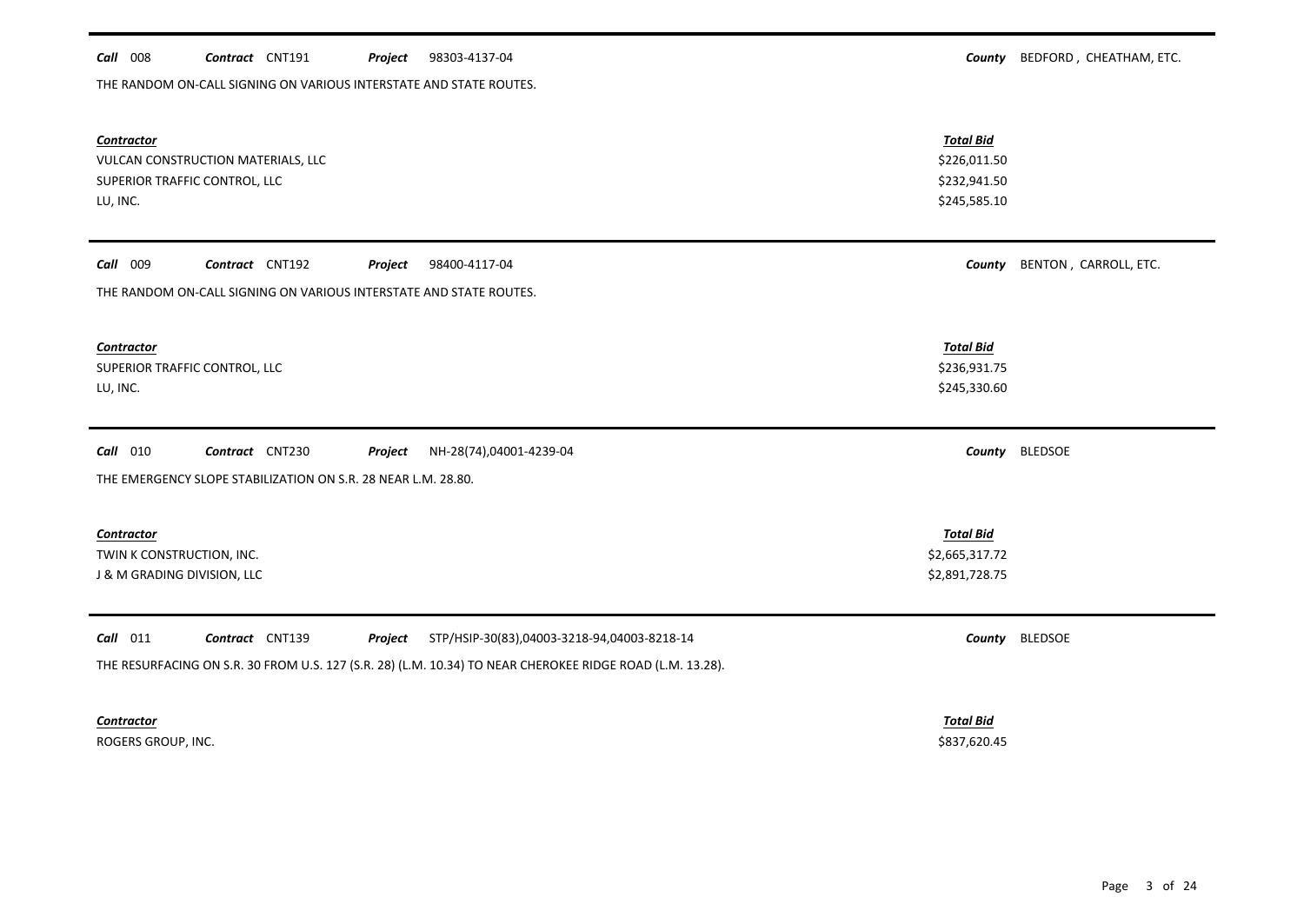| THE RANDOM ON-CALL SIGNING ON VARIOUS INTERSTATE AND STATE ROUTES.                                                                                                                                           |                                                  |                         |  |  |  |  |
|--------------------------------------------------------------------------------------------------------------------------------------------------------------------------------------------------------------|--------------------------------------------------|-------------------------|--|--|--|--|
| <b>Contractor</b><br>SUPERIOR TRAFFIC CONTROL, LLC<br>LU, INC.                                                                                                                                               | <b>Total Bid</b><br>\$228,539.00<br>\$271,848.75 |                         |  |  |  |  |
| $Call$ 013<br>Contract CNT150<br>STP-REG2(198),98200-8208-14<br>Project<br>THE LONGITUDINAL JOINT STABILIZATION ON VARIOUS STATE ROUTES.                                                                     | County                                           | BLEDSOE, BRADLEY, ETC.  |  |  |  |  |
| <b>Contractor</b><br>PAVEMENT RESTORATIONS, INC.<br>PAVEMENT TECHNOLOGY, INC.                                                                                                                                | <b>Total Bid</b><br>\$275,233.60<br>\$688,738.20 |                         |  |  |  |  |
| $Call$ 014<br>Contract CNT151<br>STP-REG2(197),98200-8207-14<br>Project<br>THE CRACK SEALING AT VARIOUS LOCATIONS ON VARIOUS STATE ROUTES.                                                                   | County                                           | BLEDSOE, FRANKLIN, ETC. |  |  |  |  |
| <b>Contractor</b><br>PAVEMENT RESTORATIONS, INC.<br>FAHRNER ASPHALT SEALERS, LLC                                                                                                                             | <b>Total Bid</b><br>\$286,540.23<br>\$470,463.91 |                         |  |  |  |  |
| Call 015<br>Contract CNT134<br>05022-4236-04,NH/HSIP-73(70),05006-3264-94,05006-8264-14,NH/HSIP-73(71),05006-<br>Project<br>3265-94,05006-8265-14,STP/HSIP-335(7),05022-3236-94,05022-8236-14                | County                                           | <b>BLOUNT</b>           |  |  |  |  |
| THE RESURFACING ON U.S. 321 (S.R. 73) FROM S.R. 335 (L.M. 7.70) TO NEAR TUCKALECHEE PIKE (L.M. 17.00) AND ON S.R. 335 FROM NEAR U.S. 411 (S.R. 33) (L.M. 0.00) TO NEAR U.S. 321 (S.R. 73) (L.M.<br>$3.48$ ). |                                                  |                         |  |  |  |  |
| <b>Contractor</b>                                                                                                                                                                                            | <b>Total Bid</b>                                 |                         |  |  |  |  |

*Call* 012 *Contract* CNT190 *Project County* BLEDSOE , BRADLEY, ETC.

Project 98200-4115-04

APAC-ATLANTIC, INC. \$5,453,828.10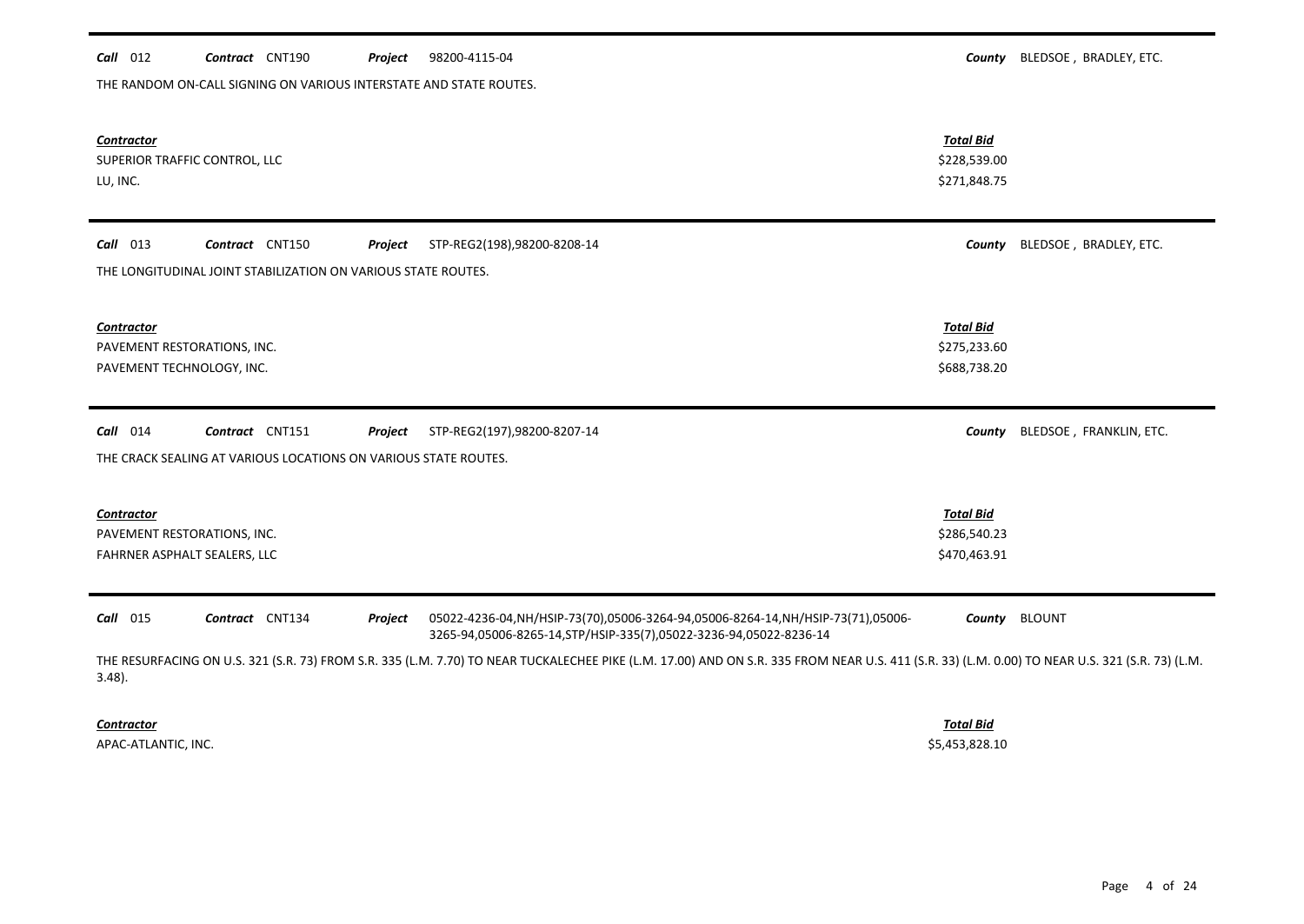#### *Call* 016 *Contract* CNT235 *Project County* CAMPBELL NH-I-75-3(186),07100-4158-04

THE EMERGENCY SLOPE STABILIZATION ON I-75 NEAR L.M. 21.60 (M.M. 151.90).

| <b>Contractor</b><br>J & M GRADING DIVISION, LLC<br>TWIN K CONSTRUCTION, INC.<br>KAY & KAY CONTRACTING, LLC<br>CHARLES BLALOCK & SONS, INC.                                             | <b>Total Bid</b><br>\$5,652,692.80<br>\$6,049,355.78<br>\$7,010,021.05<br>\$7,438,769.93 |                      |  |  |  |
|-----------------------------------------------------------------------------------------------------------------------------------------------------------------------------------------|------------------------------------------------------------------------------------------|----------------------|--|--|--|
| $Call$ 017<br>Contract CNT030<br>58016-4243-04,89011-4209-04,HSIP-156(13),58016-3243-94,HSIP-287(13),89011-3209-<br>Project<br>94, STP-150(9), 58015-8217-14, STP-96(57), 08004-8212-14 | County                                                                                   | CANNON, MARION, ETC. |  |  |  |
| THE RESURFACING (MICROSURFACING) ON S.R. 96 IN CANNON COUNTY, U.S. 41 (S.R. 150) AND S.R. 156 IN MARION COUNTY AND ON S.R. 287 IN WARREN COUNTY.                                        |                                                                                          |                      |  |  |  |
| <b>Contractor</b><br>WHITAKER CONTRACTING CORP.                                                                                                                                         | <b>Total Bid</b><br>\$1,869,219.03                                                       |                      |  |  |  |
| $Call$ 018<br>Contract CNT173<br>Project<br>STP-12(59),11005-8232-14                                                                                                                    |                                                                                          | County CHEATHAM      |  |  |  |
| THE RESURFACING ON S.R. 12 IN CHEATHAM COUNTY FROM THE DAVIDSON COUNTY LINE (L.M. 0.00) TO S.R. 455 (L.M. 5.85).                                                                        |                                                                                          |                      |  |  |  |
|                                                                                                                                                                                         |                                                                                          |                      |  |  |  |
| <b>Contractor</b>                                                                                                                                                                       | <b>Total Bid</b>                                                                         |                      |  |  |  |
| EUBANK ASPHALT PAVING & SEALING                                                                                                                                                         | \$2,679,721.50                                                                           |                      |  |  |  |
| VULCAN CONSTRUCTION MATERIALS, LLC<br>JONES BROS. CONTRACTORS, LLC                                                                                                                      | \$2,719,547.00<br>\$2,803,870.00                                                         |                      |  |  |  |
|                                                                                                                                                                                         |                                                                                          |                      |  |  |  |
| <b>Call</b> 019<br>Contract CNT171<br>Project<br>14005-4215-04, HSIP-53(55), 14005-3215-94                                                                                              | County CLAY                                                                              |                      |  |  |  |
| THE RESURFACING ON S.R. 53 FROM NORTH OF COPELAND LANE (L.M. 3.37) TO OLD LIVINGSTON HIGHWAY (L.M. 6.79).                                                                               |                                                                                          |                      |  |  |  |
| <b>Contractor</b><br>ROGERS GROUP, INC.                                                                                                                                                 | <b>Total Bid</b><br>\$629,681.04                                                         |                      |  |  |  |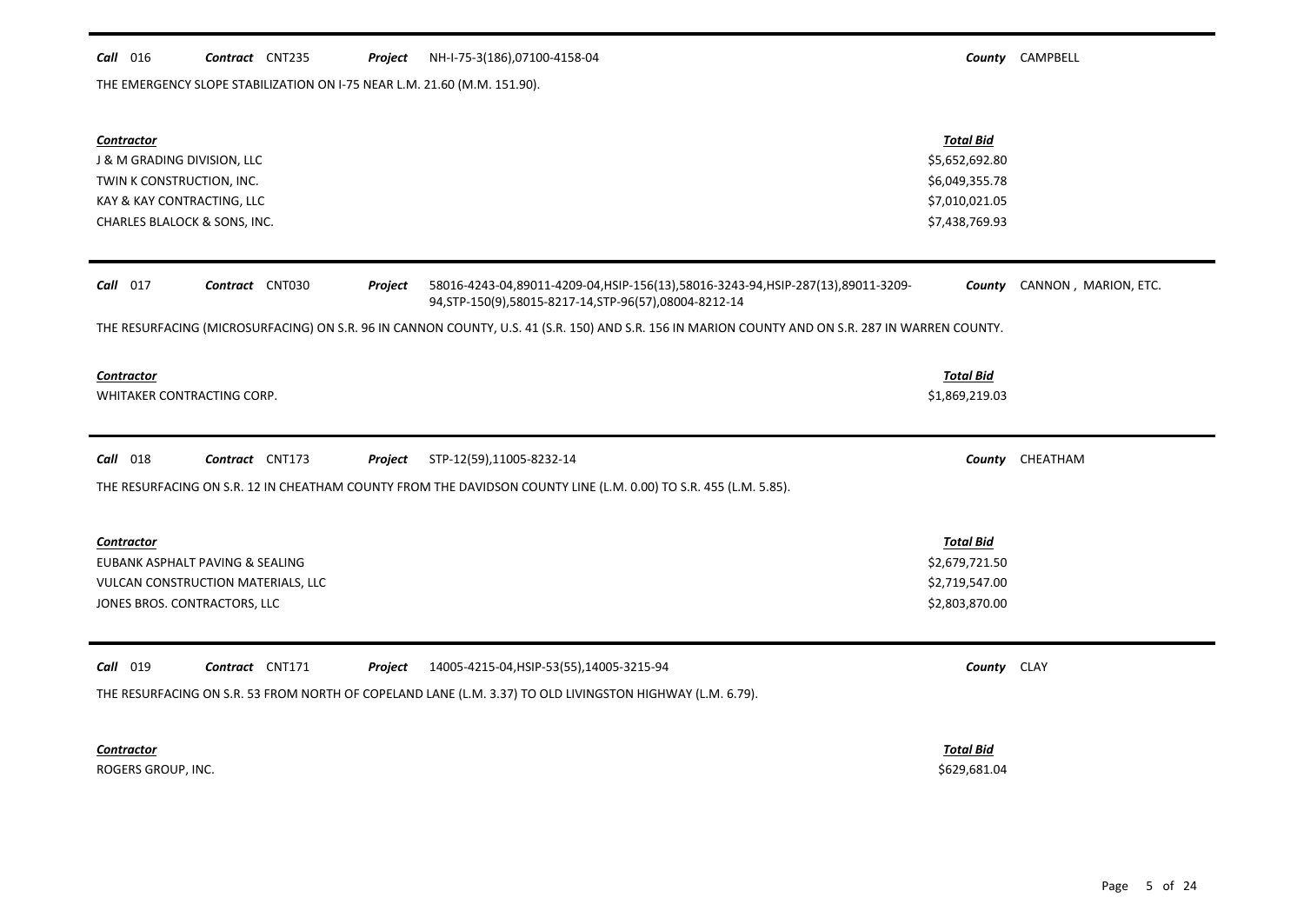| 15003-4241-04, STP-9(101), 15003-8243-14<br>$Call$ 020<br>Contract CNT004<br>Project                                                                                       |                                                  | County COCKE  |  |  |  |  |
|----------------------------------------------------------------------------------------------------------------------------------------------------------------------------|--------------------------------------------------|---------------|--|--|--|--|
| THE RESURFACING ON U.S. 25 (U.S. 70, S.R. 9) FROM NEAR S.R. 73 (L.M. 6.97) TO NEAR S.R. 107 (L.M. 17.25) INCLUDING REPAIR OF THE BRIDGE OVER THE PIGEON RIVER (L.M. 6.82). |                                                  |               |  |  |  |  |
| <b>Contractor</b><br>NEWPORT PAVING COMPANY, INC.                                                                                                                          | <b>Total Bid</b><br>\$1,722,669.71               |               |  |  |  |  |
| Contract CNT140<br>$Call$ 021<br>STP/HSIP-2(266),16004-3217-94,16004-8217-14<br>Project                                                                                    |                                                  | County COFFEE |  |  |  |  |
| THE RESURFACING ON U.S. 41 (S.R. 2) FROM THE RUTHERFORD COUNTY LINE (L.M. 0.00) TO EAST OF COUNTRY CLUB DRIVE (L.M. 12.55).                                                |                                                  |               |  |  |  |  |
| <b>Contractor</b><br>ROGERS GROUP, INC.                                                                                                                                    | <b>Total Bid</b><br>\$1,584,161.00               |               |  |  |  |  |
| $Call$ 022<br>Contract CNT234<br>Project<br>STP-1(409),18003-4243-04                                                                                                       | County                                           | CUMBERLAND    |  |  |  |  |
| THE EMERGENCY SLOPE STABILIZATION ON U.S. 70 (S.R. 1) NEAR L.M. 26.60.                                                                                                     |                                                  |               |  |  |  |  |
| <b>CONTRACT WITHDRAWN</b>                                                                                                                                                  |                                                  |               |  |  |  |  |
| Contractor                                                                                                                                                                 | <b>Total Bid</b>                                 |               |  |  |  |  |
| $Call$ 023<br>Contract CNT163<br>19036-4222-04, HSIP-12(60), 19036-3222-94<br>Project                                                                                      | County                                           | DAVIDSON      |  |  |  |  |
| THE RESURFACING ON S.R. 12 FROM NEAR S.R. 112 (L.M. 4.62) TO SOUTH OF INDUSTRIAL PARKWAY (L.M. 6.22).                                                                      |                                                  |               |  |  |  |  |
| <b>Contractor</b><br>ROGERS GROUP, INC.<br>VULCAN CONSTRUCTION MATERIALS, LLC                                                                                              | <b>Total Bid</b><br>\$386,487.00<br>\$389,014.30 |               |  |  |  |  |
| CHARLES DEWEESE CONSTRUCTION, INC                                                                                                                                          | \$435,345.18                                     |               |  |  |  |  |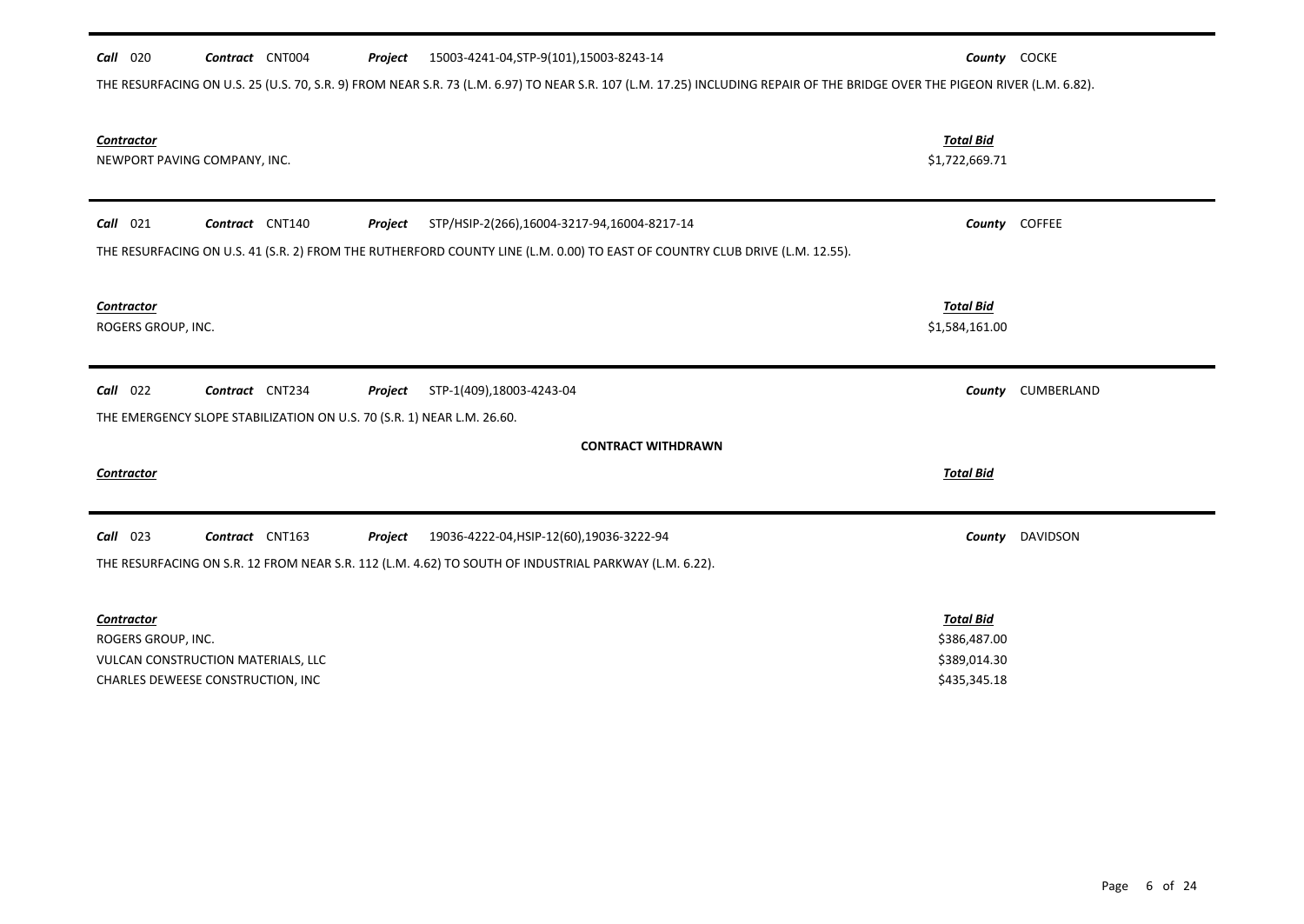| $Call$ 024                   | Contract CNT215                                                 | Project | NH/HSIP-100(88),19044-3222-94,19044-8222-14, NH-100(87), 19044-8221-14                                                     |                  | County DAVIDSON        |
|------------------------------|-----------------------------------------------------------------|---------|----------------------------------------------------------------------------------------------------------------------------|------------------|------------------------|
|                              |                                                                 |         | THE RESURFACING ON S.R. 100 FROM TEMPLE ROAD (L.M. 6.00) TO HEADY DRIVE (L.M. 12.08).                                      |                  |                        |
|                              |                                                                 |         |                                                                                                                            |                  |                        |
|                              |                                                                 |         |                                                                                                                            |                  |                        |
| <b>Contractor</b>            |                                                                 |         |                                                                                                                            | <b>Total Bid</b> |                        |
|                              | VULCAN CONSTRUCTION MATERIALS, LLC                              |         |                                                                                                                            | \$1,682,757.15   |                        |
| JONES BROS. CONTRACTORS, LLC |                                                                 |         |                                                                                                                            | \$1,771,255.45   |                        |
|                              | CHARLES DEWEESE CONSTRUCTION, INC                               |         |                                                                                                                            | \$1,991,389.96   |                        |
|                              |                                                                 |         |                                                                                                                            |                  |                        |
|                              |                                                                 |         |                                                                                                                            |                  |                        |
| <b>Call</b> 025              | Contract CNT160                                                 | Project | STP/HSIP-1(403),19016-3208-94,19016-8208-14                                                                                |                  | <b>County</b> DAVIDSON |
|                              |                                                                 |         | THE RESURFACING ON U.S. 70 (S.R. 1) FROM THE CHEATHAM COUNTY LINE (L.M. 0.00) TO SOUTH OF HARPETH VALLEY ROAD (L.M. 5.19). |                  |                        |
|                              |                                                                 |         |                                                                                                                            |                  |                        |
|                              |                                                                 |         |                                                                                                                            |                  |                        |
| <b>Contractor</b>            |                                                                 |         |                                                                                                                            | <b>Total Bid</b> |                        |
| JONES BROS. CONTRACTORS, LLC |                                                                 |         |                                                                                                                            | \$877,705.50     |                        |
|                              | EUBANK ASPHALT PAVING & SEALING                                 |         |                                                                                                                            | \$897,724.00     |                        |
|                              | VULCAN CONSTRUCTION MATERIALS, LLC                              |         |                                                                                                                            | \$969,567.50     |                        |
|                              | CHARLES DEWEESE CONSTRUCTION, INC                               |         |                                                                                                                            | \$1,074,808.60   |                        |
|                              |                                                                 |         |                                                                                                                            |                  |                        |
| Call 026                     | Contract CNT188                                                 | Project | 19047-4241-04                                                                                                              |                  | County DAVIDSON        |
|                              |                                                                 |         |                                                                                                                            |                  |                        |
|                              | THE TUNNEL CLEANING OF THE THOMPSON LANE UNDERPASS ON S.R. 155. |         |                                                                                                                            |                  |                        |
|                              |                                                                 |         |                                                                                                                            |                  |                        |
| <b>Contractor</b>            |                                                                 |         |                                                                                                                            | <b>Total Bid</b> |                        |
| DIAMOND SPECIALIZED, INC.    |                                                                 |         |                                                                                                                            | \$67,300.00      |                        |
|                              |                                                                 |         |                                                                                                                            |                  |                        |
|                              |                                                                 |         |                                                                                                                            |                  |                        |
| $Call$ 027                   | Contract CNT145                                                 | Project | STP/HSIP-146(8),21007-3227-94,21007-8227-14                                                                                |                  | County DEKALB          |
|                              |                                                                 |         | THE RESURFACING ON S.R. 146 FROM THE CANNON COUNTY LINE (L.M. 0.00) TO NORTH OF GAME RIDGE ROAD (L.M. 5.47).               |                  |                        |
|                              |                                                                 |         |                                                                                                                            |                  |                        |
|                              |                                                                 |         |                                                                                                                            |                  |                        |
| <b>Contractor</b>            |                                                                 |         |                                                                                                                            | <b>Total Bid</b> |                        |
| ROGERS GROUP, INC.           |                                                                 |         |                                                                                                                            | \$430,886.20     |                        |
| TINSLEY ASPHALT, LLC         |                                                                 |         |                                                                                                                            | \$478,379.00     |                        |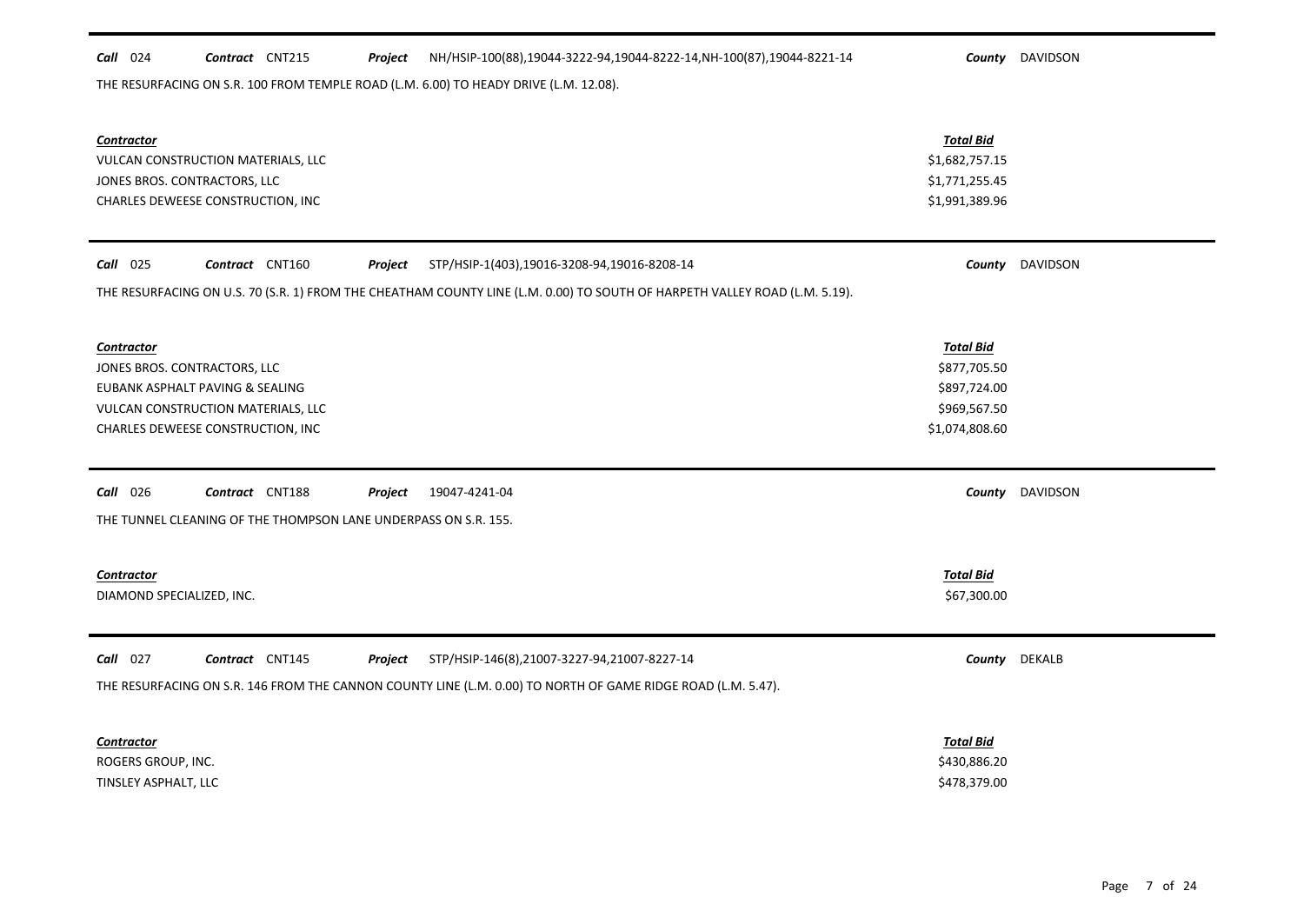#### *Call* 028 *Contract* CNT011 *Project County* DEKALB & WARREN STP/HIP-56(39),21004-3259-14,STP-56(29),21004-3252-14

THE GRADING, DRAINAGE, CONSTRUCTION OF A CONCRETE BULB-TEE OR CONCRETE I-BEAM BRIDGE AND PAVING ON S.R. 56 FROM SOUTH OF THE WARREN-DEKALB COUNTY LINE (L.M. 24.45) TO NEAR MAGNESS ROAD IN DEKALB COUNTY (L.M. 2.86).

| <b>CONTRACT WITHDRAWN</b>                                                                                                                                         |                                                                                  |                |  |  |  |
|-------------------------------------------------------------------------------------------------------------------------------------------------------------------|----------------------------------------------------------------------------------|----------------|--|--|--|
| Contractor                                                                                                                                                        | <b>Total Bid</b>                                                                 |                |  |  |  |
| <b>Call</b> 029<br>Contract CNT193<br>22015-4215-04, HSIP-46(35), 22015-3215-94<br>Project                                                                        | County                                                                           | <b>DICKSON</b> |  |  |  |
| THE RESURFACING ON S.R. 46 FROM U.S. 70 (S.R. 1) (L.M. 8.66) TO UNION HILL ROAD (L.M. 17.76).                                                                     |                                                                                  |                |  |  |  |
| Contractor<br>EUBANK ASPHALT PAVING & SEALING<br>JONES BROS. CONTRACTORS, LLC                                                                                     | <b>Total Bid</b><br>\$827,402.40<br>\$951,960.50                                 |                |  |  |  |
| <b>Call</b> 030<br>Contract CNT214<br>NH-1(407),22002-4256-04<br>Project                                                                                          | County                                                                           | <b>DICKSON</b> |  |  |  |
| THE EMERGENCY REPLACEMENT OF A COLLAPSED CORRUGATED METAL PIPE ON U.S. 70 (S.R. 1) (L.M. 7.70) IN DICKSON, INCLUDING GRADING, DRAINAGE AND PAVING.                |                                                                                  |                |  |  |  |
| <b>Contractor</b><br>EUBANK ASPHALT PAVING & SEALING<br>KIEWIT INFRASTRUCTURE SOUTH CO.<br><b>SESSIONS PAVING COMPANY</b><br>UNDERGROUND PIPE & CONSTRUCTION, LLC | <b>Total Bid</b><br>\$259,942.00<br>\$404,073.40<br>\$406,133.00<br>\$409,537.00 |                |  |  |  |
| $Call$ 031<br>Contract CNT159<br>Project<br>STP/HSIP-1(404),22002-3253-94,22002-8253-14                                                                           | County                                                                           | <b>DICKSON</b> |  |  |  |
| THE RESURFACING ON U.S. 70 (S.R. 1) FROM CORLEW DRIVE (L.M. 14.00) TO THE CHEATHAM COUNTY LINE (L.M. 21.85).                                                      |                                                                                  |                |  |  |  |
| <b>Contractor</b>                                                                                                                                                 | <b>Total Bid</b>                                                                 |                |  |  |  |
| EUBANK ASPHALT PAVING & SEALING                                                                                                                                   | \$1,045,430.00                                                                   |                |  |  |  |
| JONES BROS. CONTRACTORS, LLC                                                                                                                                      | \$1,217,985.00                                                                   |                |  |  |  |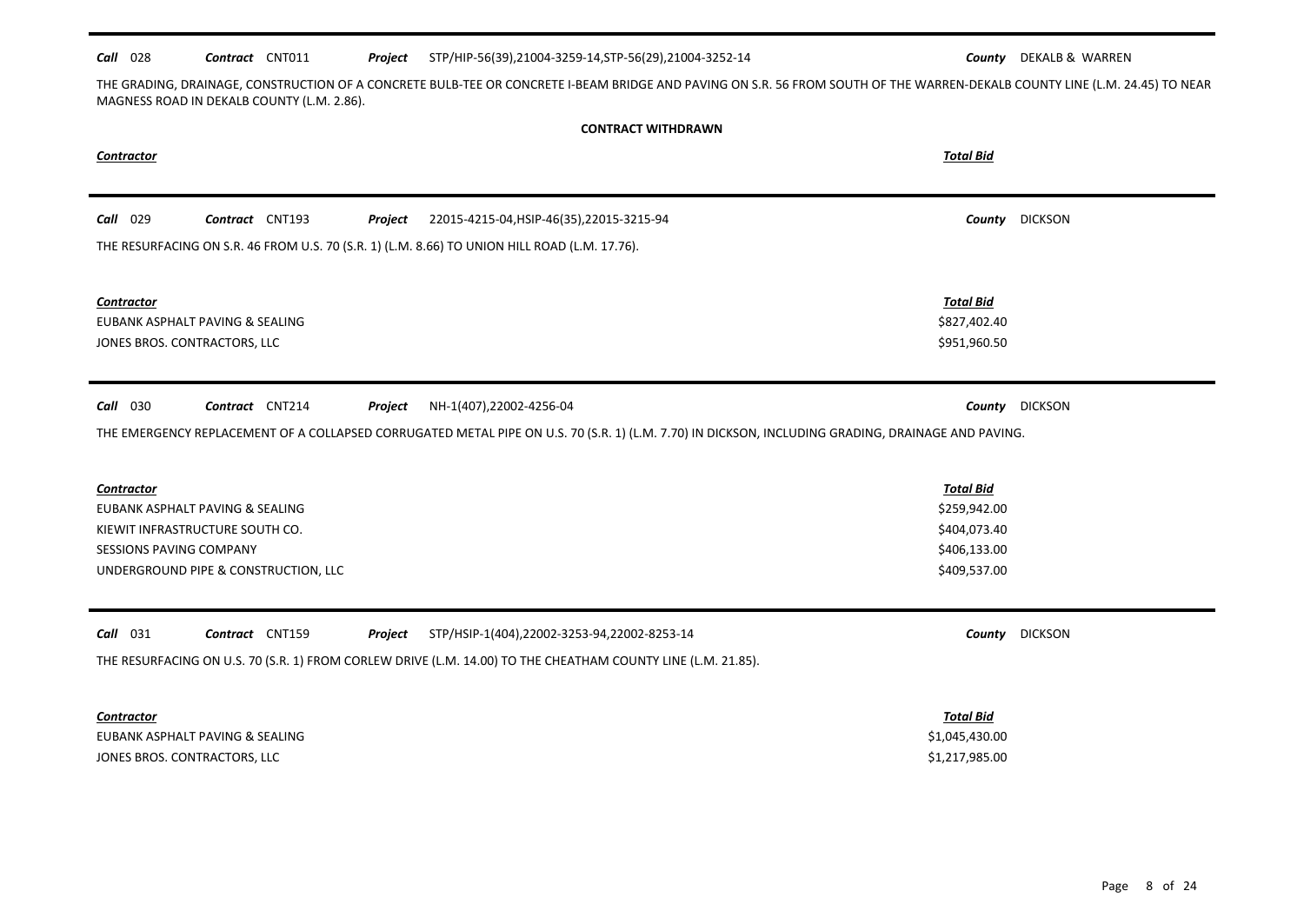| <b>Call</b> 032                                                | Contract CNT195 | Project | HSIP-826(5),23945-3480-94                                                                                                                                                                | County                                         | <b>DYER</b>   |
|----------------------------------------------------------------|-----------------|---------|------------------------------------------------------------------------------------------------------------------------------------------------------------------------------------------|------------------------------------------------|---------------|
|                                                                |                 |         | THE MISCELLANEOUS SAFETY IMPROVEMENTS ON HAMER ROAD FROM NORTH OF HILLSIDE COVE (L.M. 3.75) TO NORTH OF HENDRIX DRIVE (L.M. 4.75).                                                       |                                                |               |
| <b>Contractor</b><br>SUPERIOR TRAFFIC CONTROL, LLC<br>LU, INC. |                 |         |                                                                                                                                                                                          | <b>Total Bid</b><br>\$59,855.90<br>\$64,888.88 |               |
| $Call$ 033                                                     | Contract CNT141 | Project | STP/HSIP-50(63),26005-3228-94,26005-8228-14                                                                                                                                              | County                                         | FRANKLIN      |
|                                                                |                 |         | THE RESURFACING ON S.R. 50 FROM EAST OF S.R. 121 (L.M. 6.06) TO NEAR DRY CREEK ROAD (L.M. 10.26).                                                                                        |                                                |               |
| <b>Contractor</b><br>TINSLEY ASPHALT, LLC                      |                 |         |                                                                                                                                                                                          | <b>Total Bid</b><br>\$866,406.38               |               |
| Call 034                                                       | Contract CNT223 | Project | NH/HSIP-43(44),27004-3282-94,27004-8282-14                                                                                                                                               |                                                | County GIBSON |
|                                                                |                 |         | THE RESURFACING WITH HOT IN-PLACE RECYCLING ON U.S. 45E (S.R. 43) FROM THE MADISON COUNTY LINE (L.M. 0.00) TO S.R. 187 (L.M. 6.88).                                                      |                                                |               |
| <b>Contractor</b><br>DELTA CONTRACTING COMPANY, LLC            |                 |         |                                                                                                                                                                                          | <b>Total Bid</b><br>\$3,899,748.43             |               |
| <b>Call</b> 035                                                | Contract CNT220 | Project | 27001-4244-04, NH/HSIP-5(113), 27002-3231-94, 27002-8231-14, NH/HSIP-5(115), 27001-<br>3244-94,27001-8244-14                                                                             |                                                | County GIBSON |
| REPAIR.                                                        |                 |         | THE RESURFACING ON U.S. 45W (S.R. 5) FROM S.R. 366 (L.M. 4.23) TO S.R. 457 (L.M. 11.58) AND ON S.R. 5 FROM THE MADISON COUNTY LINE (L.M. 0.00) TO S.R. 366 (L.M. 1.16), INCLUDING BRIDGE |                                                |               |
|                                                                |                 |         |                                                                                                                                                                                          |                                                |               |

*Contractor Total Bid*

DELTA CONTRACTING COMPANY, LLC \$4,849,834.62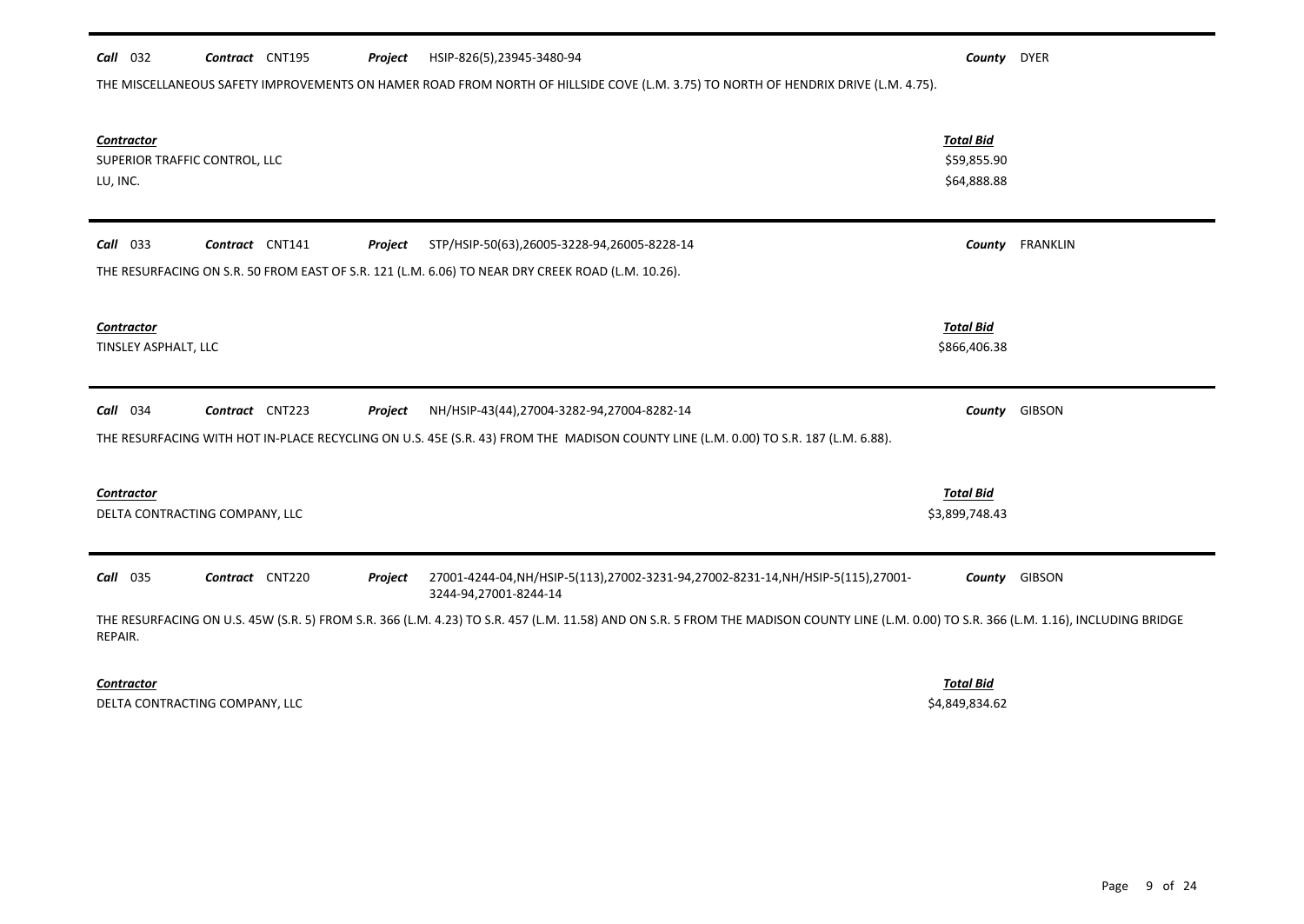| Call 036                                                        | Contract CNT172                          | Project | 28007-4230-04                                                                                                                                                                                | County GILES                                     |                 |
|-----------------------------------------------------------------|------------------------------------------|---------|----------------------------------------------------------------------------------------------------------------------------------------------------------------------------------------------|--------------------------------------------------|-----------------|
|                                                                 |                                          |         | THE REPLACEMENT OF A 48" CORRUGATED METAL PIPE ON U.S. 64 (S.R. 15) AT L.M. 22.55.                                                                                                           |                                                  |                 |
|                                                                 |                                          |         | <b>CONTRACT WITHDRAWN</b>                                                                                                                                                                    |                                                  |                 |
| Contractor                                                      |                                          |         |                                                                                                                                                                                              | <b>Total Bid</b>                                 |                 |
|                                                                 |                                          |         |                                                                                                                                                                                              |                                                  |                 |
| Call 037                                                        | Contract CNT199                          | Project | 30006-4231-04, HSIP-70(27), 30006-3231-94, STP/HSIP-34(119), 30002-3253-94, 30002-8253-<br>14                                                                                                |                                                  | County GREENE   |
| $6.80$ ).                                                       |                                          |         | THE RESURFACING ON S.R. 70 FROM U.S. 11E (S.R. 34) (L.M. 16.47) TO NEAR I-81 NB RAMP (L.M. 26.54) AND ON U.S. 11E (S.R. 34) FROM NEAR THE I-81 SB RAMP (L.M. 2.31) TO NEAR MAIN STREET (L.M. |                                                  |                 |
| <b>Contractor</b><br>SUMMERS-TAYLOR, INC.                       |                                          |         |                                                                                                                                                                                              | <b>Total Bid</b><br>\$3,348,201.05               |                 |
| <b>Call</b> 038                                                 | Contract CNT149                          | Project | 31007-4238-04<br>THE RESURFACING ON S.R. 108 FROM EAST OF HUGH WOOTEN ROAD (L.M. 26.00) TO THE WARREN COUNTY LINE (L.M. 31.18).                                                              | County                                           | GRUNDY          |
| <b>Contractor</b><br>TINSLEY ASPHALT, LLC<br>ROGERS GROUP, INC. |                                          |         |                                                                                                                                                                                              | <b>Total Bid</b><br>\$833,806.75<br>\$947,819.00 |                 |
| Call 039                                                        | Contract CNT146                          | Project | HSIP-58(52),33039-3213-94,33039-4213-04<br>THE RESURFACING ON S.R. 58 FROM THE GEORGIA STATE LINE (L.M. 0.00) TO S.R. 17 (L.M. 2.17).                                                        |                                                  | County HAMILTON |
| <b>Contractor</b>                                               | TALLEY CONSTRUCTION COMPANY, INC.        |         |                                                                                                                                                                                              | <b>Total Bid</b><br>\$590,526.76                 |                 |
|                                                                 | WRIGHT BROTHERS CONSTRUCTION COMPANY, IN |         |                                                                                                                                                                                              | \$682,954.55                                     |                 |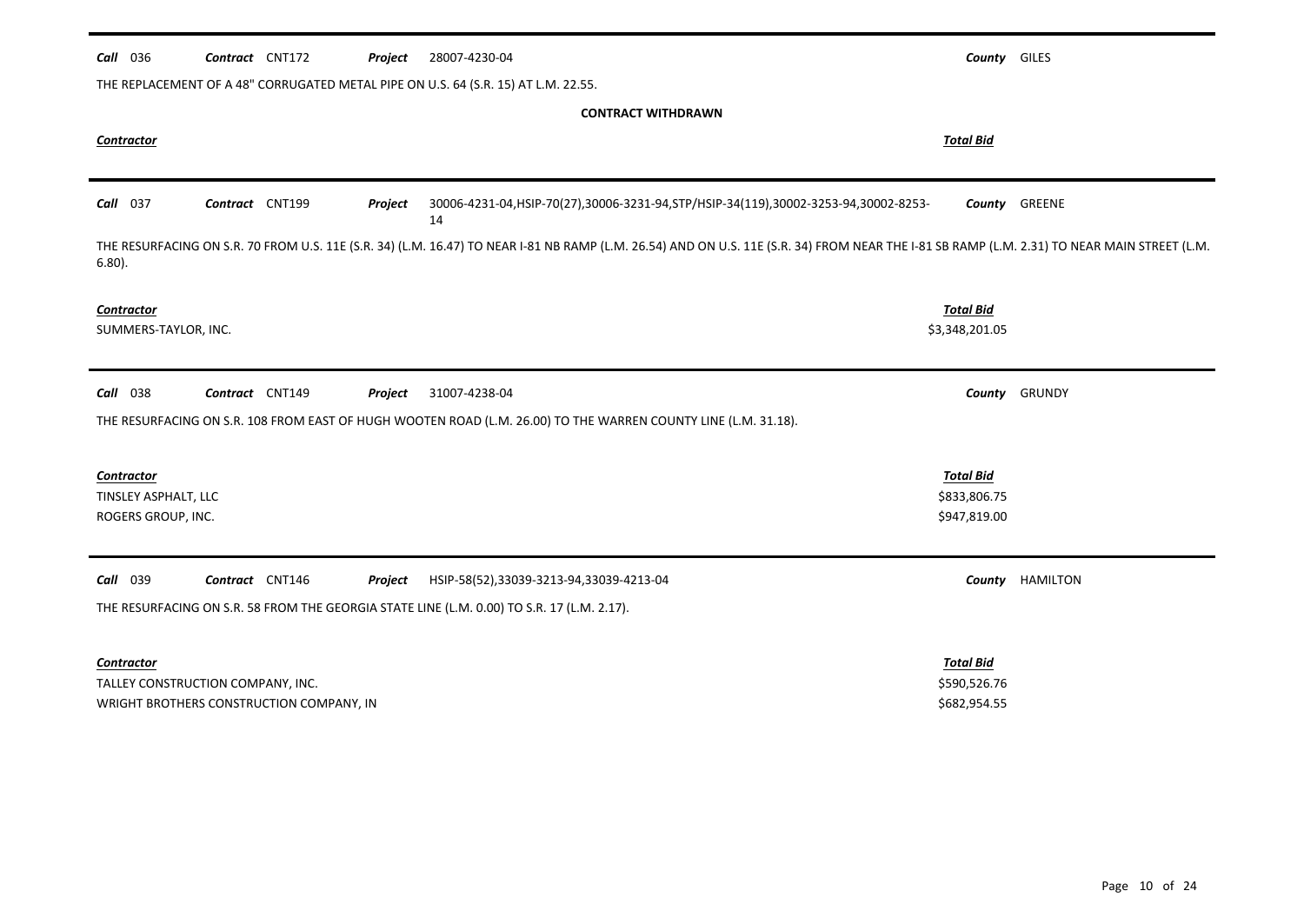| $Call$ 040<br>Contract CNT087<br>Project                                                                  | 33052-4254-04, NH-153(14), 33052-8254-14                                                                                                                                                       |                                                      | County HAMILTON |
|-----------------------------------------------------------------------------------------------------------|------------------------------------------------------------------------------------------------------------------------------------------------------------------------------------------------|------------------------------------------------------|-----------------|
|                                                                                                           | THE RESURFACING ON S.R. 153 FROM NORTH OF SHALLOWFORD ROAD (L.M. 2.60) TO NORTH OF S.R. 58 (L.M. 4.76), INCLUDING BRIDGE DECK REPAIR.                                                          |                                                      |                 |
| <b>Contractor</b><br>WRIGHT BROTHERS CONSTRUCTION COMPANY, IN<br>TALLEY CONSTRUCTION COMPANY, INC.        |                                                                                                                                                                                                | <b>Total Bid</b><br>\$2,630,547.10<br>\$2,738,164.41 |                 |
| $Call$ 041<br>Contract CNT231<br>Project<br>THE EMERGENCY SLOPE STABILIZATION ON S.R. 153 NEAR L.M. 7.10. | NH-153(15),33052-4256-04                                                                                                                                                                       | County                                               | HAMILTON        |
| Contractor<br>THOMAS BROTHERS CONSTRUCTION COMPANY, IN                                                    |                                                                                                                                                                                                | <b>Total Bid</b><br>\$616,743.00                     |                 |
| <b>Call</b> 042<br>Contract CNT196<br>Project                                                             | 33948-4262-04<br>THE TUNNEL CLEANING OF THE MCCALLIE TUNNEL ON U.S. 11 (U.S. 64, S.R. 2), THE STRINGERS RIDGE TUNNEL ON U.S. 127 (S.R. 8), AND THE BACHMAN TUBES ON U.S. 41 (U.S. 76, S.R. 8). | County                                               | HAMILTON        |
| <b>Contractor</b><br>DIAMOND SPECIALIZED, INC.                                                            |                                                                                                                                                                                                | <b>Total Bid</b><br>\$223,775.00                     |                 |
| $Call$ 043<br>Contract CNT226<br>Project                                                                  | 35005-4251-04, HSIP-57(74), 35005-3251-94<br>THE RESURFACING WITH HOT IN-PLACE RECYCLING ON S.R. 57 FROM SAULSBURY ROAD (L.M. 6.85) TO NEAR OLD RODGERS SPRINGS ROAD (L.M. 12.47).             | County                                               | HARDEMAN        |
| <b>Contractor</b>                                                                                         |                                                                                                                                                                                                | <b>Total Bid</b>                                     |                 |

STANDARD CONSTRUCTION COMPANY, INC. STANDARD CONSTRUCTION COMPANY, INC.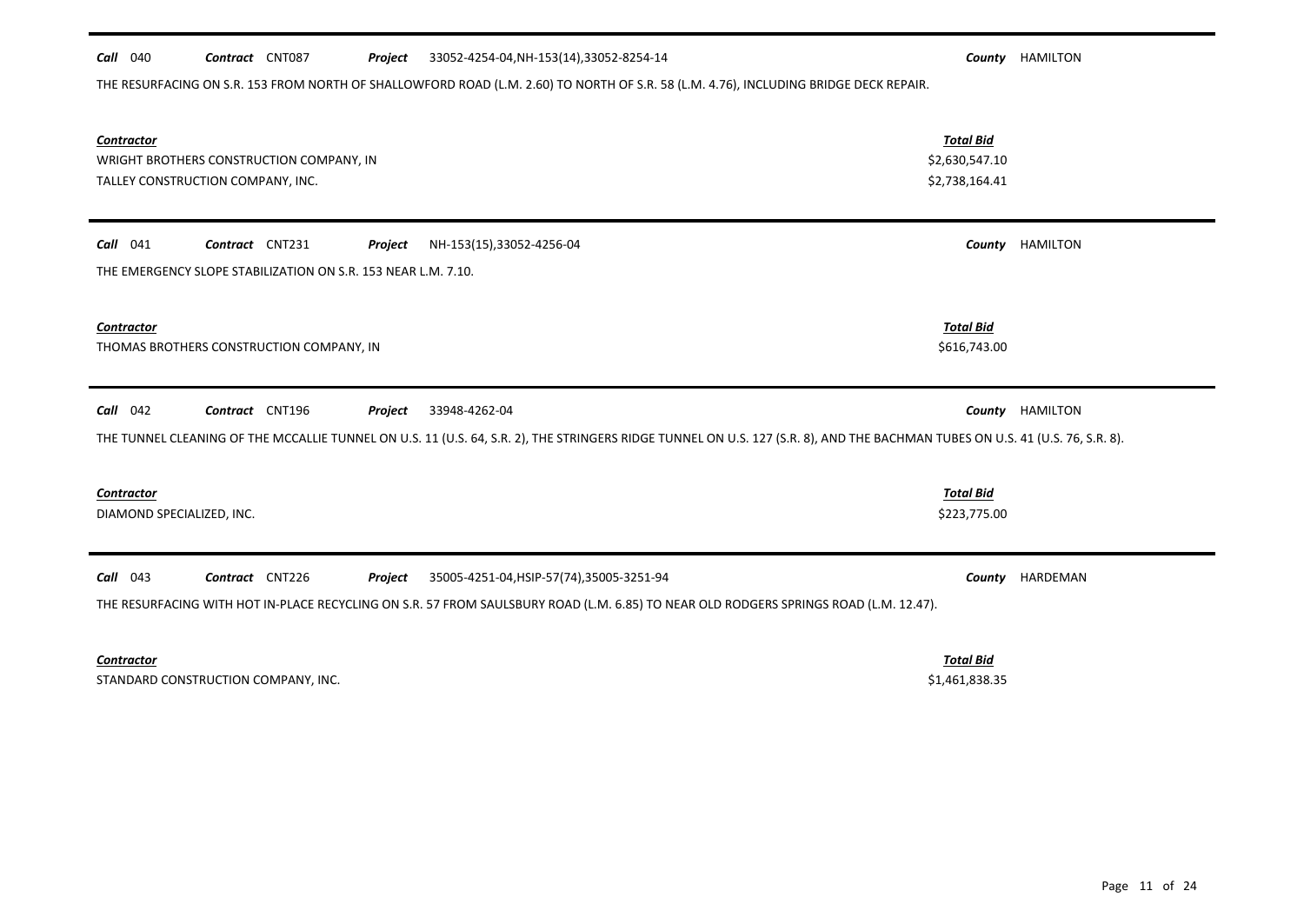## *Call* 044 *Contract* CNT182 *Project County* HAWKINS 37005-4213-04,37005-4214-04,HSIP-66(53),37005-3213-94

THE RESURFACING ON S.R. 66 FROM NEAR BERRY ROAD (L.M. 5.30) TO NEAR NORTH BRUMMITT STREET (L.M. 12.66).

| Contractor<br>APAC-ATLANTIC, INC.<br>SUMMERS-TAYLOR, INC.<br>DURACAP ASPHALT PAVING CO., INC.                               | <b>Total Bid</b><br>\$1,369,945.00<br>\$1,387,640.20<br>\$1,442,566.76 |                       |  |  |  |
|-----------------------------------------------------------------------------------------------------------------------------|------------------------------------------------------------------------|-----------------------|--|--|--|
| Contract CNT038<br>$Call$ 045<br>Project<br>STP/HSIP-346(11),37018-3229-94,37018-8229-14                                    |                                                                        | <b>County HAWKINS</b> |  |  |  |
| THE RESURFACING ON S.R. 346 FROM NEAR U.S. 11W (S.R. 1) (L.M. 7.60) TO THE SULLIVAN COUNTY LINE (L.M. 17.87).               |                                                                        |                       |  |  |  |
| Contractor<br>W-L CONSTRUCTION & PAVING, INC.                                                                               | <b>Total Bid</b><br>\$1,220,671.57                                     |                       |  |  |  |
| <b>Call</b> 046<br>Contract CNT165<br>38002-4218-04, HSIP-1(398), 38002-3218-94<br>Project                                  |                                                                        | County HAYWOOD        |  |  |  |
| THE RESURFACING ON U.S. 70 (S.R. 1) FROM THE TIPTON COUNTY LINE (L.M. 0.00) TO THE BRIDGE OVER BIG MUDDY CREEK (L.M. 6.28). |                                                                        |                       |  |  |  |
| Contractor<br>FORD CONSTRUCTION COMPANY                                                                                     | <b>Total Bid</b><br>\$1,577,348.74                                     |                       |  |  |  |
| Call 047<br>Contract CNT225<br>Project<br>45006-4245-04, HSIP-34(120), 45006-3245-94                                        |                                                                        | County JEFFERSON      |  |  |  |
| THE RESURFACING ON U.S. 11E (S.R. 34) FROM THE KNOX COUNTY LINE (L.M. 0.00) TO NEAR THE LOST CREEK BRIDGE (L.M. 7.72).      |                                                                        |                       |  |  |  |
| <b>Contractor</b><br>APAC-ATLANTIC, INC.<br>DURACAP ASPHALT PAVING CO., INC.                                                | <b>Total Bid</b><br>\$2,857,845.80<br>\$3,022,869.01                   |                       |  |  |  |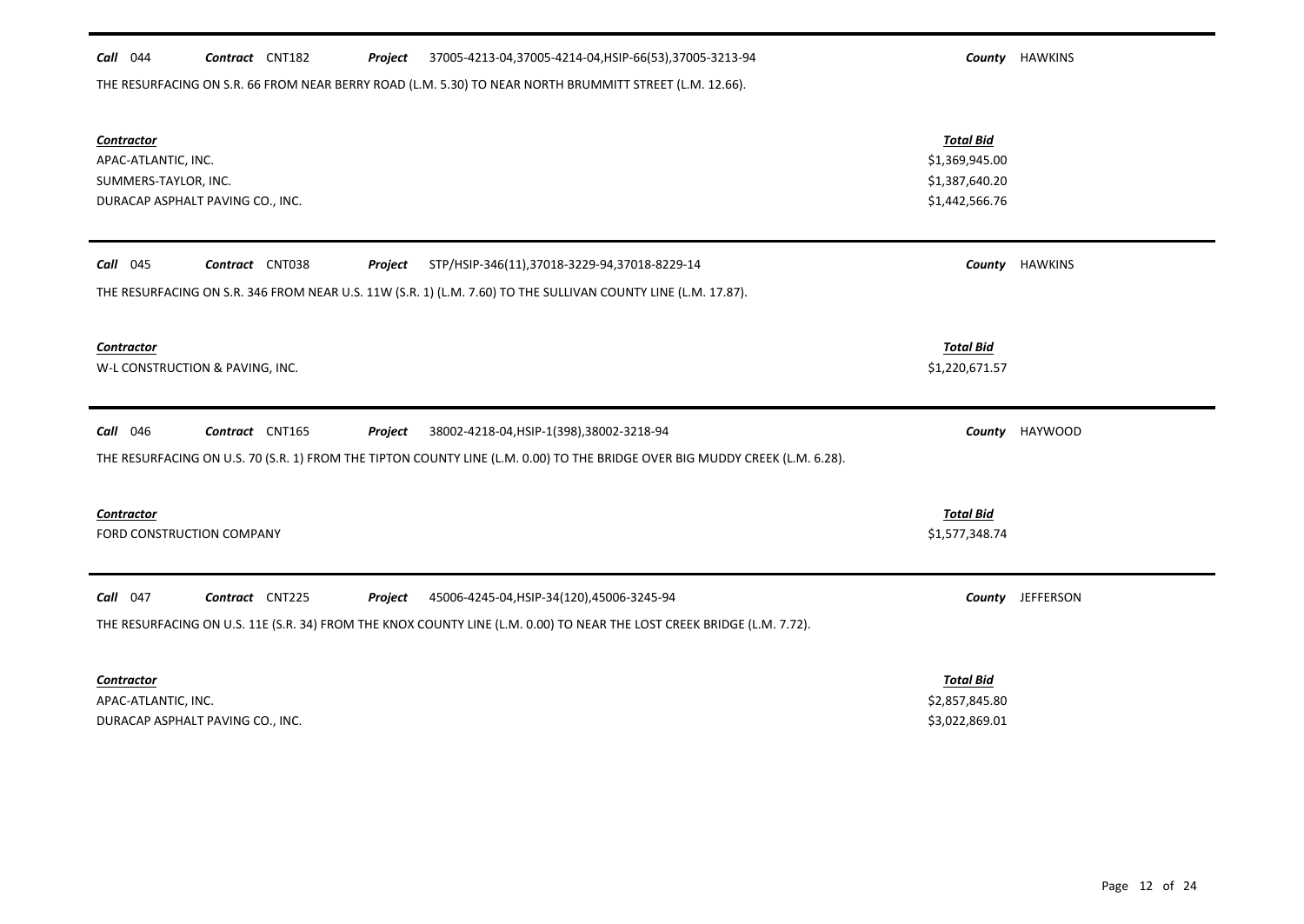| <b>Contractor</b><br>SOUTHERN CONSTRUCTORS, INC.<br>CHARLES BLALOCK & SONS, INC.                                                                                                               | <b>Total Bid</b><br>\$560,373.00<br>\$596,669.71 |                |
|------------------------------------------------------------------------------------------------------------------------------------------------------------------------------------------------|--------------------------------------------------|----------------|
| <b>Call</b> 049<br>Contract CNT014<br>Project<br>BR-NH-1(311),47010-3232-94                                                                                                                    | County KNOX                                      |                |
| THE GRADING, DRAINAGE, CONSTRUCTION OF TWO (2) BRIDGES AND PAVING ON U.S. 11 (S.R. 1) OVER THE NORFOLK SOUTHERN RAILROAD IN KNOXVILLE (L.M. 19.47), INCLUDING RETAINING WALLS<br>AND LIGHTING. |                                                  |                |
| <b>Contractor</b>                                                                                                                                                                              | <b>Total Bid</b>                                 |                |
| BELL & ASSOCIATES CONSTRUCTION, LP                                                                                                                                                             | \$17,356,589.84                                  |                |
| CHARLES BLALOCK & SONS, INC.                                                                                                                                                                   | \$17,787,214.17                                  |                |
| JONES BROS. CONTRACTORS, LLC                                                                                                                                                                   | \$17,787,357.85                                  |                |
| SUMMERS-TAYLOR, INC.                                                                                                                                                                           | \$19,759,552.75                                  |                |
|                                                                                                                                                                                                |                                                  |                |
| Contract CNT197<br>47010-4249-04<br>Call 050<br>Project                                                                                                                                        | County KNOX                                      |                |
| THE TUNNEL CLEANING ON THE HENLEY STREET CONNECTOR TUNNEL ON S.R. 1 AND THE SMARTFIX TUNNEL ON S.R. 158 (JAMES WHITE PARKWAY).                                                                 |                                                  |                |
|                                                                                                                                                                                                |                                                  |                |
| <b>Contractor</b>                                                                                                                                                                              | <b>Total Bid</b>                                 |                |
| DIAMOND SPECIALIZED, INC.                                                                                                                                                                      | \$123,699.00                                     |                |
|                                                                                                                                                                                                |                                                  |                |
| Call 051<br>Contract CNT153<br>NH/HSIP-10(78),52002-3242-94,52002-8242-14<br>Project                                                                                                           |                                                  | County LINCOLN |
| THE RESURFACING ON U.S. 231 (U.S. 431, S.R. 10) FROM SOUTH OF SOUTH KING DRIVE (L.M. 8.36) TO THE BRIDGE OVER NORRIS CREEK (L.M. 10.79).                                                       |                                                  |                |
|                                                                                                                                                                                                |                                                  |                |
| <b>Contractor</b>                                                                                                                                                                              | <b>Total Bid</b>                                 |                |
| LINCOLN PAVING, LLC                                                                                                                                                                            | \$1,296,182.14                                   |                |

VOLUNTEER PAVING, LLC \$1,758,220.18

*Call* 048 *Contract* CNT205 *Project County* JEFFERSON STP-363(2),45028-4207-04

THE EMERGENCY SLOPE STABILIZATION ON S.R. 363 (INDIAN CREEK ROAD) NEAR L.M. 2.70.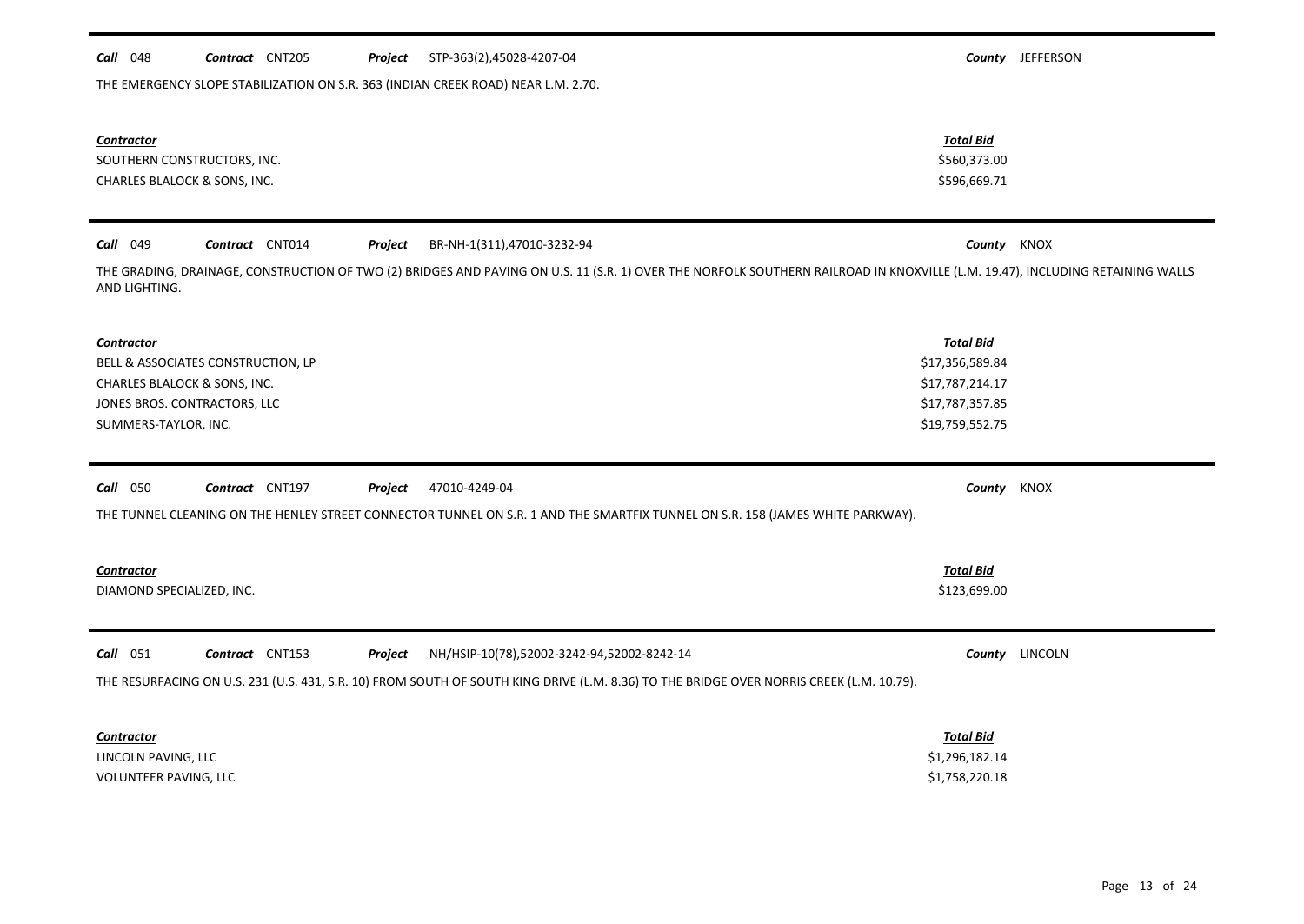#### *Call* 052 *Contract* CNT216 *Project County* MADISON NH/HSIP-5(112),57008-3238-94,57008-8238-14

THE RESURFACING ON U.S. 45 (S.R. 5) FROM S.R. 186 (L.M. 21.21) TO S.R. 43 (L.M. 23.11).

| <b>Contractor</b><br>DELTA CONTRACTING COMPANY, LLC<br>FORD CONSTRUCTION COMPANY                           | <b>Total Bid</b><br>\$1,555,476.50<br>\$1,948,955.15   |               |  |  |  |
|------------------------------------------------------------------------------------------------------------|--------------------------------------------------------|---------------|--|--|--|
| Contract CNT144<br>$Call$ 053<br>Project<br>STP/HSIP-377(1),58017-3203-94,58017-8203-14                    |                                                        | County MARION |  |  |  |
| THE RESURFACING ON S.R. 377 FROM THE ALABAMA STATE LINE (L.M. 0.00) TO S.R. 156 (L.M. 1.19).               |                                                        |               |  |  |  |
| <b>Contractor</b><br>TINSLEY ASPHALT, LLC                                                                  | <b>Total Bid</b><br>\$259,688.21                       |               |  |  |  |
| Contract CNT229<br><b>Call</b> 054<br>STP-2(271),58002-4246-04<br>Project                                  | County                                                 | <b>MARION</b> |  |  |  |
| THE EMERGENCY SLOPE STABILIZATION ON U.S. 41 (U.S. 64, U.S. 72, S.R. 2) BETWEEN L.M. 25.20 AND L.M. 26.40. |                                                        |               |  |  |  |
| Contractor<br>DEMENT CONSTRUCTION COMPANY, LLC<br>TALLEY CONSTRUCTION COMPANY, INC.                        | <b>Total Bid</b><br>\$16,479,135.45<br>\$17,058,544.03 |               |  |  |  |
| <b>Call</b> 055<br>Contract CNT227<br>Project<br>STP-27(52),58009-4234-04                                  | County                                                 | <b>MARION</b> |  |  |  |
| THE EMERGENCY SLOPE STABILIZATION ON S.R. 27 NEAR L.M. 26.60.                                              |                                                        |               |  |  |  |
| Contractor<br>DEMENT CONSTRUCTION COMPANY, LLC                                                             | <b>Total Bid</b><br>\$1,482,111.50                     |               |  |  |  |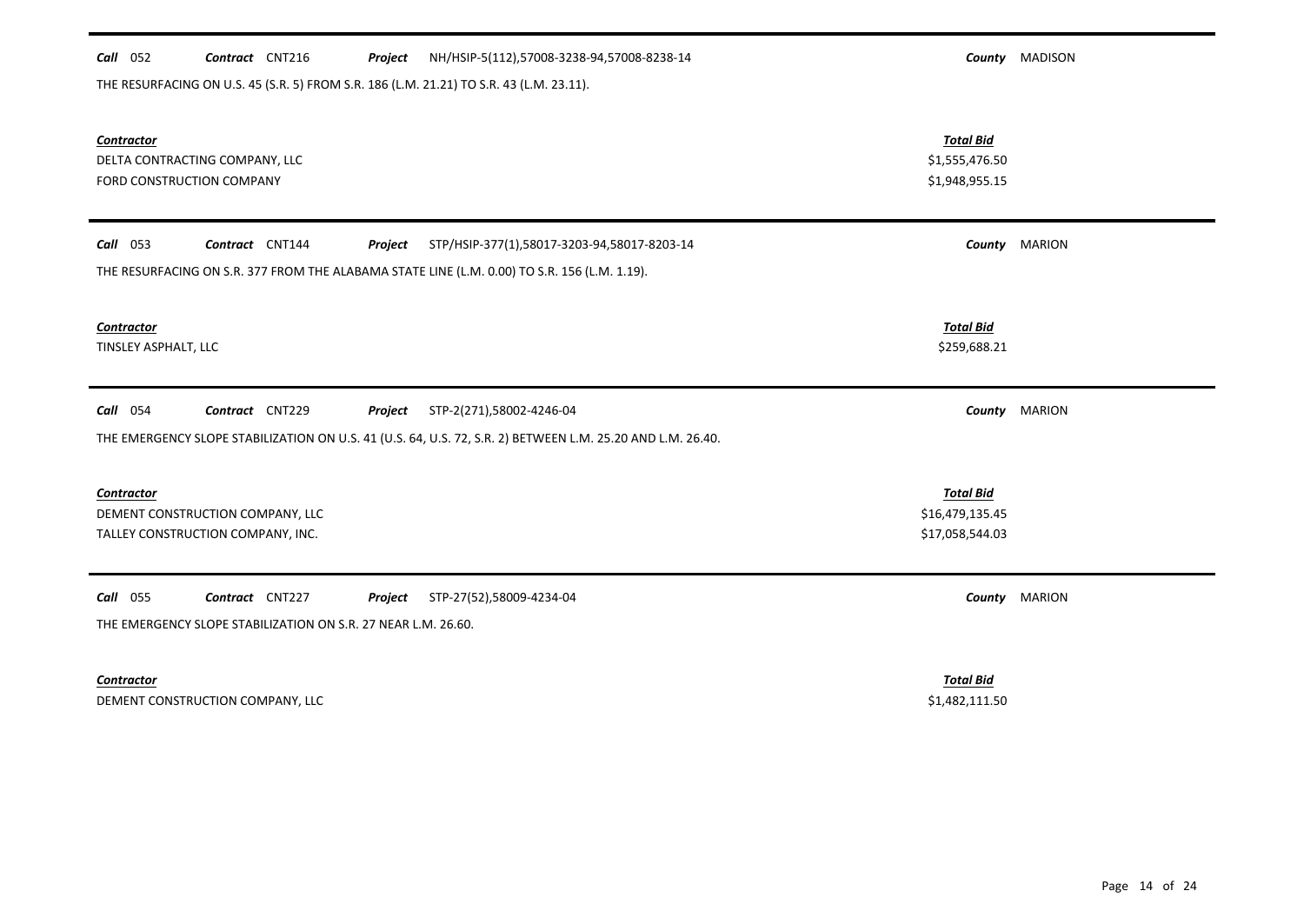| Call 056<br>Contract CNT170<br>59069-4212-04, HSIP-50(67), 59069-3212-94<br>Project                                                                                                                        |                  | <b>County MARSHALL</b> |
|------------------------------------------------------------------------------------------------------------------------------------------------------------------------------------------------------------|------------------|------------------------|
| THE RESURFACING ON S.R. 50 FROM THE MAURY COUNTY LINE (L.M. 0.00) TO WEST OF U.S. 431 (S.R. 106) (L.M. 4.40).                                                                                              |                  |                        |
| Contractor                                                                                                                                                                                                 | Total Bid        |                        |
| LINCOLN PAVING, LLC                                                                                                                                                                                        | \$993,029.65     |                        |
| VOLUNTEER PAVING, LLC                                                                                                                                                                                      | \$997,735.35     |                        |
| Call 057<br>Contract CNT135<br>NH/HSIP-99(58),60010-3218-94,60010-8218-14,STP-50(66),60006-8222-14<br>Project                                                                                              |                  | <b>County</b> MAURY    |
| THE RESURFACING ON U.S. 412 (S.R. 50) FROM U.S. 412 (S.R. 99) (L.M. 12.19) TO U.S. 412 (S.R. 99) (L.M. 13.32) ON U.S. 412 (S.R. 99) FROM ZION ROAD (L.M. 11.92) TO NEAR BECKETT STREET (L.M.<br>$16.40$ ). |                  |                        |
| Contractor                                                                                                                                                                                                 | <b>Total Bid</b> |                        |
| ROGERS GROUP, INC.                                                                                                                                                                                         | \$1,570,050.00   |                        |
| VOLUNTEER PAVING, LLC                                                                                                                                                                                      | \$1,703,597.29   |                        |
| VULCAN CONSTRUCTION MATERIALS, LLC                                                                                                                                                                         | \$1,828,889.75   |                        |
| Call 058<br>Contract CNT147<br>54010-4220-04, HSIP-39(17), 54010-3220-94<br>Project                                                                                                                        |                  | County MCMINN          |
| THE RESURFACING ON S.R. 39 FROM SOUTH JACKSON STREET (L.M. 9.35) TO EAST OF OLD ATHENS ENGLEWOOD ROAD (L.M. 12.30).                                                                                        |                  |                        |
| <b>Contractor</b>                                                                                                                                                                                          | <b>Total Bid</b> |                        |
| ROGERS GROUP, INC.                                                                                                                                                                                         | \$514,379.40     |                        |
| WRIGHT BROTHERS CONSTRUCTION COMPANY, IN                                                                                                                                                                   | \$794,519.80     |                        |
| Call 059<br>Contract CNT164<br>NH/HSIP-374(18),63374-3223-94,63374-8223-14<br>Project                                                                                                                      |                  | County MONTGOMERY      |
| THE RESURFACING ON S.R. 374 FROM THE BRIDGE OVER U.S. 41A (S.R. 12) (L.M. 11.70) TO U.S. 79 (S.R. 76) (L.M. 16.20).                                                                                        |                  |                        |
| <b>Contractor</b>                                                                                                                                                                                          | <b>Total Bid</b> |                        |
| VULCAN CONSTRUCTION MATERIALS, LLC                                                                                                                                                                         | \$2,178,236.70   |                        |
| JONES BROS. CONTRACTORS, LLC                                                                                                                                                                               | \$2,332,435.95   |                        |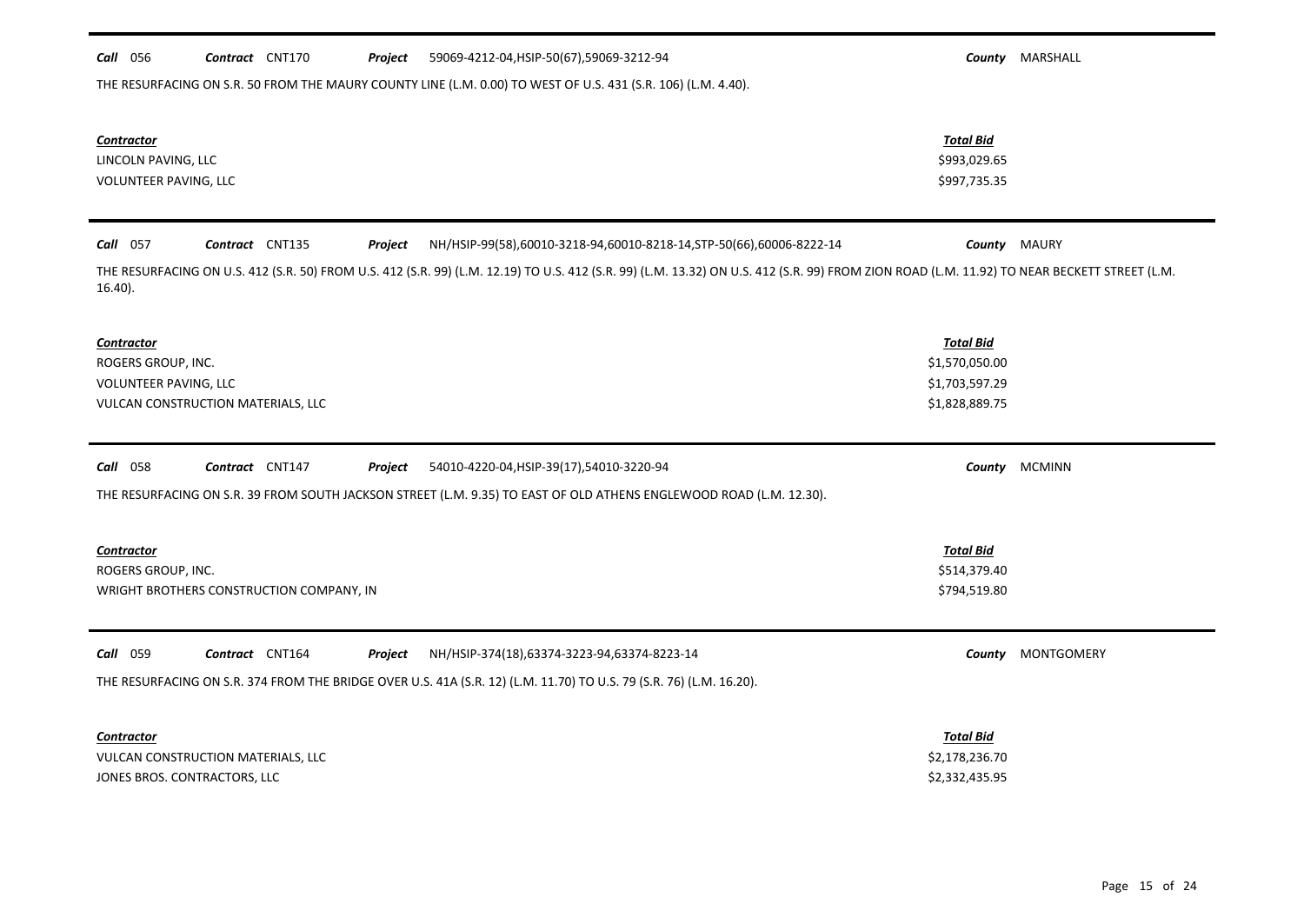# *Call* 060 *Contract* CNT184 *Project County* OVERTON HSIP-111(98),67001-3289-94 THE MISCELLANEOUS SAFETY IMPROVEMENTS ON S.R. 111 AT THE INTERSECTIONS OF S.R. 293 (L.M. 3.09 AND L.M. 3.18), INCLUDING GRADING, DRAINAGE AND PAVING. *Contractor Total Bid* ROGERS GROUP, INC. \$2,183,284.71 MID-STATE CONSTRUCTION COMPANY, INC. THE CONSTRUCTION COMPANY, INC. *Call* 061 *Contract* CNT175 *Project County* OVERTON 67013-4210-04,NH-111(109),67001-8293-14 THE RESURFACING ON S.R. 111 FROM SOUTH OF TWIN OAKS ROAD (L.M. 15.97) TO NORTH OF BIG SPRINGS ROAD (L.M. 20.07) AND ON S.R. 294 FROM S.R. 111 (L.M. 0.58) TO OAKLEY-ALLONS ROAD (L.M. 6.77). *Contractor Total Bid* ROGERS GROUP, INC. \$1,556,730.79 *Call* 062 *Contract* CNT177 *Project County* PERRY 68001-4256-04,68005-4206-04,HSIP-100(86),68005-3206-94,HSIP-13(80),68001-3256- THE RESURFACING ON S.R. 13, S.R. 438 AND S.R. 100. 94,STP/HSIP-438(7),68009-3241-94,68009-8241-14 *Contractor Total Bid* DELTA CONTRACTING COMPANY, LLC \$2,423,967.82 EUBANK ASPHALT PAVING & SEALING \$2,486,223.60 VOLUNTEER PAVING, LLC \$3,475,127.11 *Call* 063 *Contract* CNT148 *Project County* POLK 70002-4230-04,HSIP-30(84),70002-3230-94 THE RESURFACING ON S.R. 30 FROM WEST OF TELLICO RELIANCE ROAD (L.M. 8.00) TO NEAR GREASY CREEK ROAD (L.M. 13.10). *Contractor Total Bid*

| TALLEY CONSTRUCTION COMPANY, INC.        | \$1,012,289.04 |
|------------------------------------------|----------------|
| WRIGHT BROTHERS CONSTRUCTION COMPANY. IN | \$1,127,717.05 |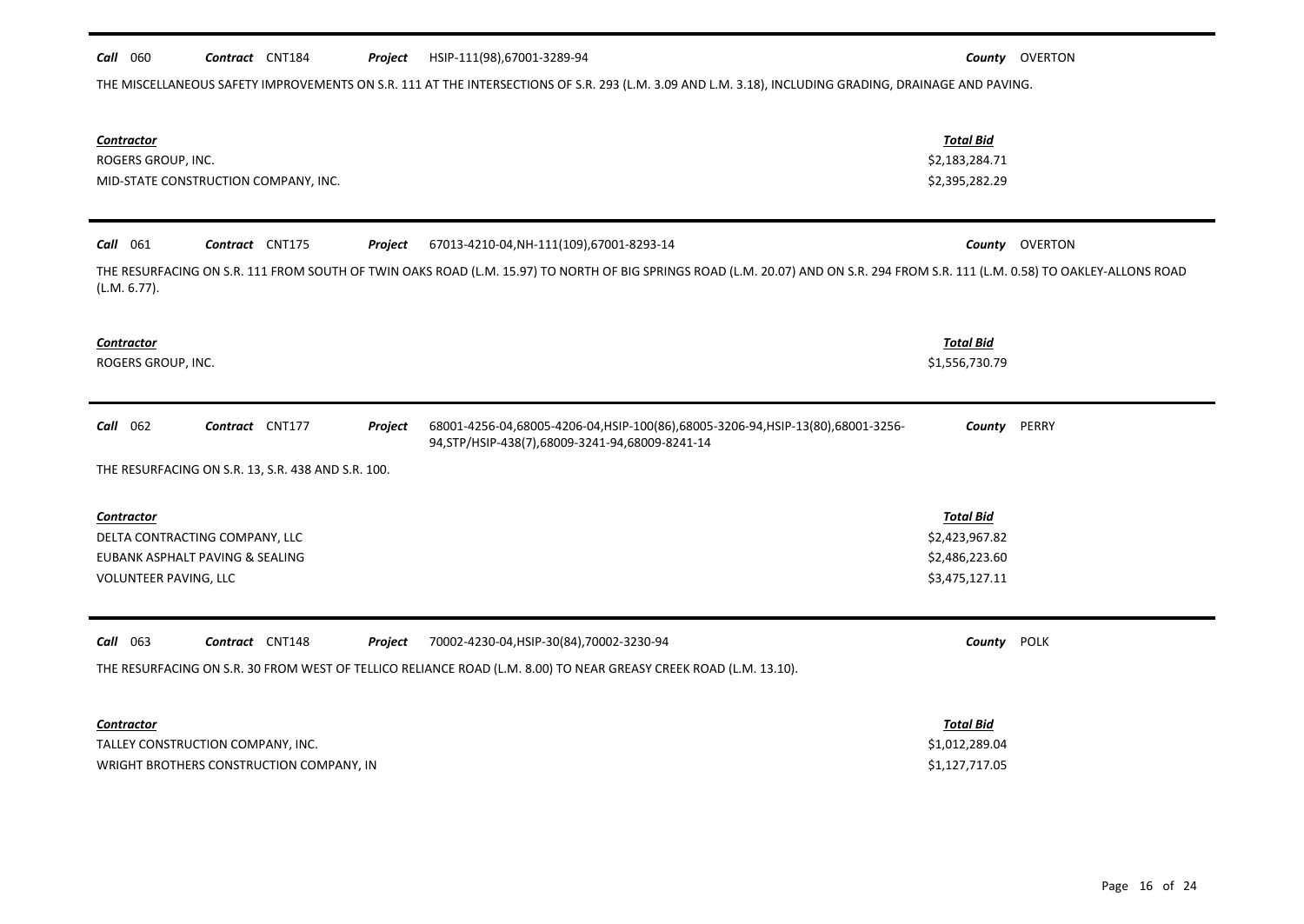| $Call$ 064                                                     | Contract CNT221                                                         | Project | 71012-4228-04, HSIP-136(19), 71012-3228-94                                                                                                                                                                                 |                                                                        | County PUTNAM    |
|----------------------------------------------------------------|-------------------------------------------------------------------------|---------|----------------------------------------------------------------------------------------------------------------------------------------------------------------------------------------------------------------------------|------------------------------------------------------------------------|------------------|
|                                                                |                                                                         |         | THE RESURFACING ON S.R. 136 FROM U.S. 70N (S.R. 24) (L.M. 4.15) TO NORTH OF WHITEAKER SPRINGS ROAD (L.M. 7.00).                                                                                                            |                                                                        |                  |
| <b>Contractor</b><br>ROGERS GROUP, INC.                        | VULCAN CONSTRUCTION MATERIALS, LLC                                      |         |                                                                                                                                                                                                                            | <b>Total Bid</b><br>\$2,219,742.25<br>\$2,393,777.11                   |                  |
| Call 065                                                       | Contract CNT224                                                         | Project | STP/HSIP-1(399),73004-3228-94,73004-8228-14,STP/HSIP-29(110),73035-3211-94,73035-<br>8211-14                                                                                                                               |                                                                        | County ROANE     |
| BRIDGE (L.M. 14.90).                                           |                                                                         |         | THE RESURFACING ON S.R. 29 FROM NEAR U.S. 70 (S.R. 1) (L.M. 4.40) TO NEAR RURITAN ROAD (L.M. 5.97) AND ON U.S. 70 (S.R. 1) FROM NEAR RURITAN ROAD (L.M. 12.20) TO NEAR THE CLINCH RIVER                                    |                                                                        |                  |
| <b>Contractor</b><br>ROGERS GROUP, INC.<br>APAC-ATLANTIC, INC. | DURACAP ASPHALT PAVING CO., INC.                                        |         |                                                                                                                                                                                                                            | <b>Total Bid</b><br>\$1,653,470.70<br>\$2,003,385.06<br>\$2,493,110.55 |                  |
| <b>Call</b> 066                                                | Contract CNT080                                                         | Project | NH/HSIP-11(105),74004-3234-94,74004-8234-14<br>THE RESURFACING ON U.S. 41 (S.R. 11) FROM LIGHTS CHAPEL ROAD (L.M. 4.30) TO U.S. 431 (S.R. 65) (L.M. 9.32).                                                                 |                                                                        | County ROBERTSON |
| <b>Contractor</b><br>ROGERS GROUP, INC.                        | VULCAN CONSTRUCTION MATERIALS, LLC<br>CHARLES DEWEESE CONSTRUCTION, INC |         |                                                                                                                                                                                                                            | <b>Total Bid</b><br>\$1,989,391.50<br>\$2,348,776.49<br>\$2,369,777.00 |                  |
| Call 067                                                       | Contract CNT161                                                         | Project | 74007-4220-04, STP/HSIP-49(51), 74007-3220-94, 74007-8220-14<br>THE RESURFACING ON S.R. 49 FROM EAST OF S.R. 257 (L.M. 6.00) TO WEST OF BILL JONES INDUSTRIAL DRIVE (L.M. 12.18), INCLUDING BRIDGE EXPANSION JOINT REPAIR. |                                                                        | County ROBERTSON |
|                                                                |                                                                         |         |                                                                                                                                                                                                                            |                                                                        |                  |

| <b>Contractor</b>                  | <b>Total Bid</b> |
|------------------------------------|------------------|
| VULCAN CONSTRUCTION MATERIALS, LLC | \$1,572,546.55   |
| CHARLES DEWEESE CONSTRUCTION, INC  | \$1,659,461.14   |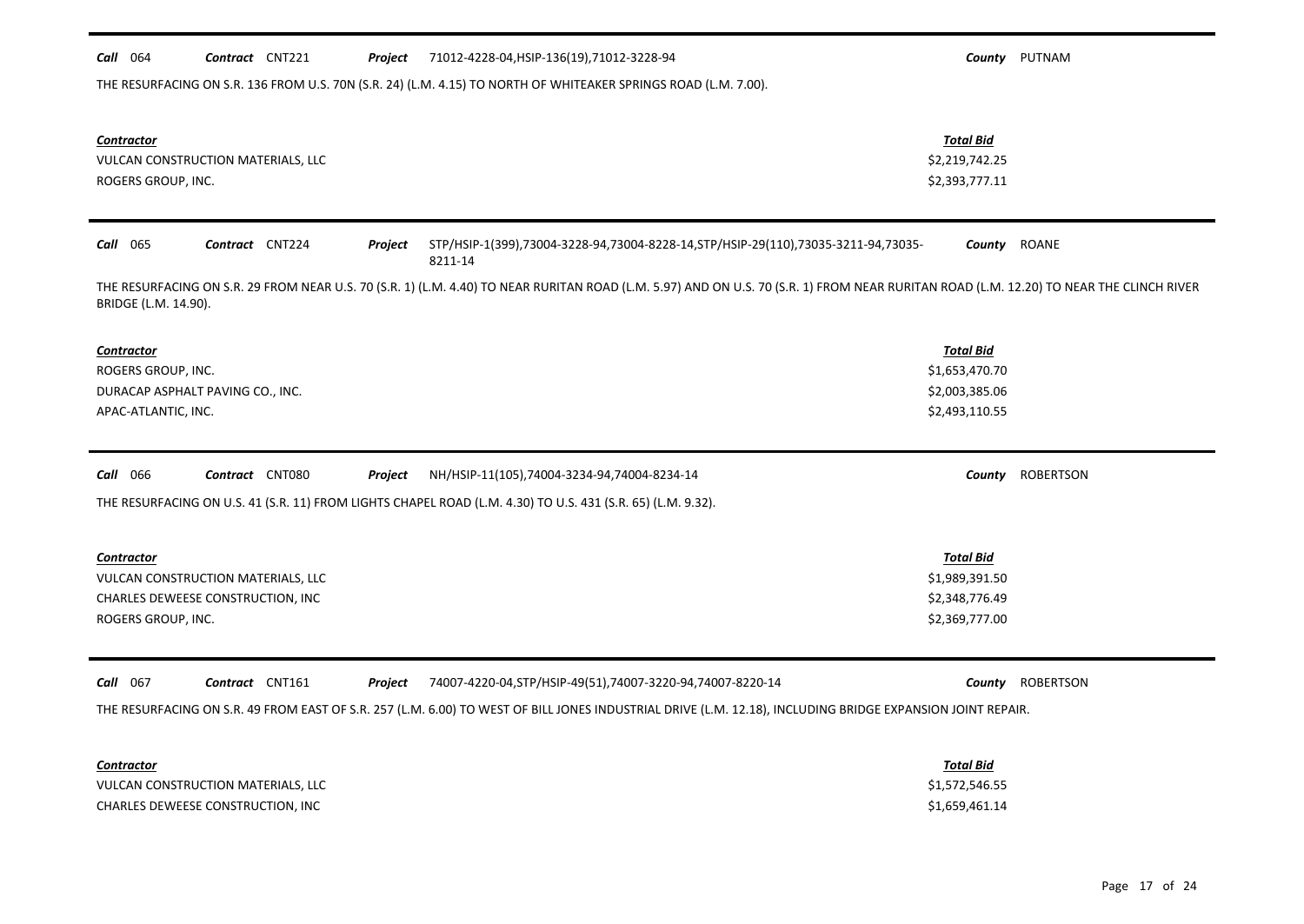#### *Call* 068 *Contract* CNT178 *Project County* RUTHERFORD 75008-4210-04,HSIP-16(61),75008-3210-94

THE RESURFACING ON U.S. 41A (S.R. 16) FROM THE WILLIAMSON COUNTY LINE (L.M. 0.00) TO THE BEDFORD COUNTY LINE (L.M. 6.52).

| <b>Contractor</b><br>ROGERS GROUP, INC.<br>BWI MTN II INC DBA BLUE WATER INDUSTRIES<br>VOLUNTEER PAVING, LLC<br>VULCAN CONSTRUCTION MATERIALS, LLC                                                                          | <b>Total Bid</b><br>\$1,887,041.00<br>\$1,929,832.00<br>\$1,989,370.04<br>\$2,098,580.05 |                          |  |  |  |
|-----------------------------------------------------------------------------------------------------------------------------------------------------------------------------------------------------------------------------|------------------------------------------------------------------------------------------|--------------------------|--|--|--|
| Call 069<br>Contract CNT157<br>Project<br>STP/HSIP-102(17),75021-3207-94,75021-8207-14                                                                                                                                      |                                                                                          | County RUTHERFORD        |  |  |  |
| THE RESURFACING ON S.R. 102 FROM NORTH OF MERCEDES DRIVE (L.M. 6.00) TO THE BRIDGE OVER OLIVE BRANCH (L.M. 7.82).                                                                                                           |                                                                                          |                          |  |  |  |
| <b>Contractor</b><br>BWI MTN II INC DBA BLUE WATER INDUSTRIES<br>JONES BROS. CONTRACTORS, LLC<br>VOLUNTEER PAVING, LLC<br>VULCAN CONSTRUCTION MATERIALS, LLC                                                                | <b>Total Bid</b><br>\$696,403.25<br>\$713,818.65<br>\$797,656.26<br>\$799,033.25         |                          |  |  |  |
| <b>Call</b> 070<br>Contract CNT181<br>Project<br>NH/HSIP-29(112),76001-3280-94,76001-8280-14                                                                                                                                | County SCOTT                                                                             |                          |  |  |  |
| THE RESURFACING ON U.S. 27 (S.R. 29) FROM NEAR THE MORGAN COUNTY LINE (L.M. 0.00) TO NEAR TUNNEL HILL ROAD (L.M. 6.10).                                                                                                     |                                                                                          |                          |  |  |  |
| <b>Contractor</b><br>ROGERS GROUP, INC.<br>POTTER SOUTH EAST LLC                                                                                                                                                            | <b>Total Bid</b><br>\$878,303.65<br>\$888,689.54                                         |                          |  |  |  |
| Contract CNT209<br>77001-4246-04, HSIP-8(56), 77001-3246-94, STP-NH/HSIP-28(73), 77004-3215-94, 77004-<br>$Call$ 071<br>Project<br>8215-14                                                                                  |                                                                                          | <b>County</b> SEQUATCHIE |  |  |  |
|                                                                                                                                                                                                                             |                                                                                          |                          |  |  |  |
| THE RESURFACING ON U.S. 127 (S.R. 8) FROM U.S. 127 (S.R. 28) (L.M. 14.91) TO S.R. 111 (L.M. 17.59) AND ON U.S. 127 (S.R. 28) FROM U.S. 127 (S.R. 8)/S.R. 111 (L.M. 7.50) TO SOUTH OF OLD YORK<br>HIGHWAY NORTH (L.M. 7.91). |                                                                                          |                          |  |  |  |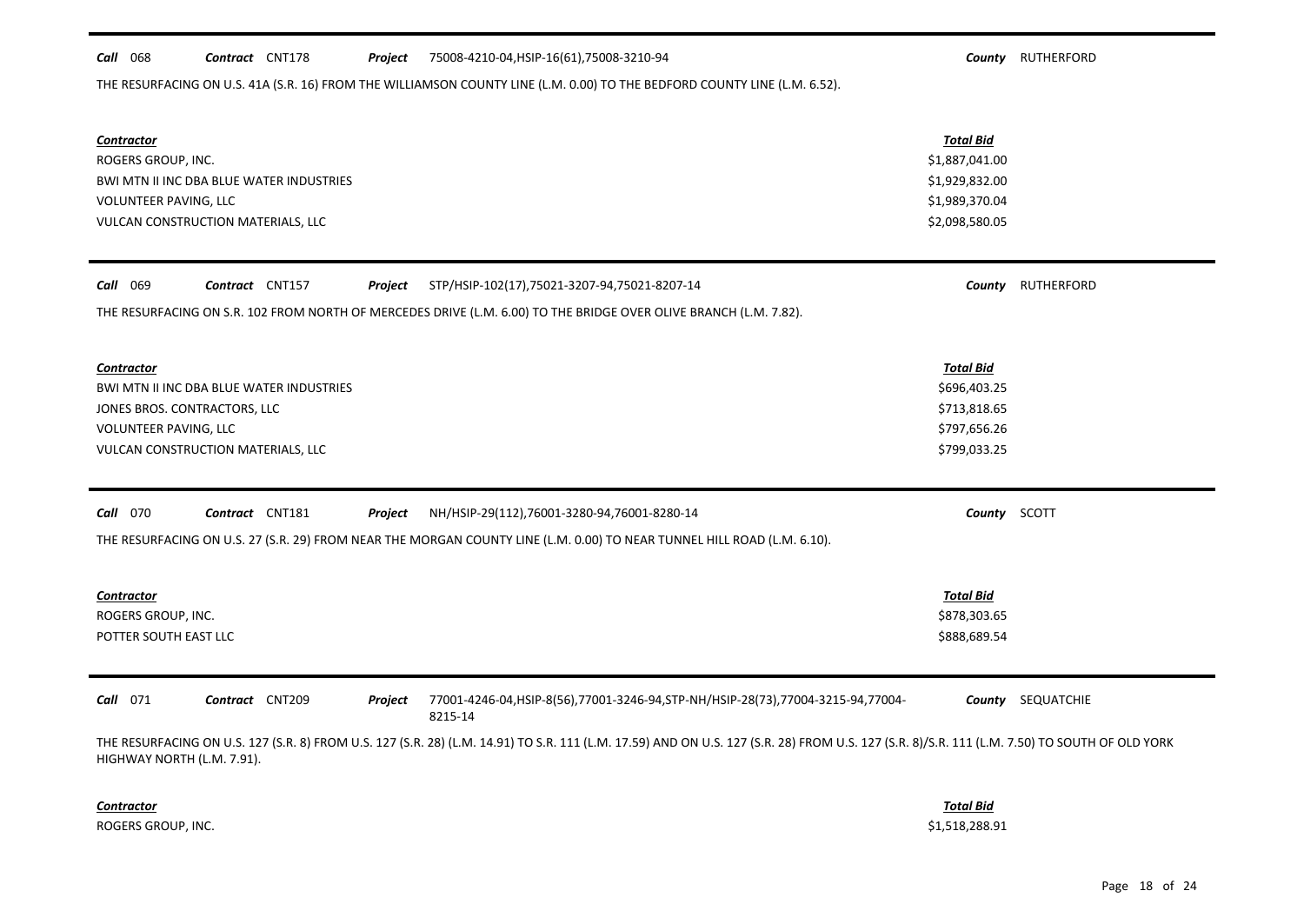#### *Call* 072 *Contract* CNT200 *Project County* SEVIER 78007-4235-04,78016-4217-04,HSIP-338(8),78007-3235-94

THE RESURFACING ON S.R. 338 FROM NEAR OLD RED LANE (L.M. 7.00) TO S.R. 139 (L.M. 18.54) AND ON S.R. 339 FROM U.S. 411 (S.R. 35) (L.M. 0.00) TO NEAR JONES COVE ROAD (L.M. 2.00).

| <b>Contractor</b><br>CHARLES BLALOCK & SONS, INC.                                                                            | <b>Total Bid</b><br>\$1,696,669.71                                     |               |
|------------------------------------------------------------------------------------------------------------------------------|------------------------------------------------------------------------|---------------|
| Call 073<br>Contract CNT218<br>79016-4229-04, HSIP-3(146), 79016-3229-94<br>Project                                          |                                                                        | County SHELBY |
| THE RESURFACING ON U.S. 51 (S.R. 3) FROM BROOKS ROAD (L.M. 4.62) TO NEAR SOUTH PARKWAY EAST (L.M. 8.00).                     |                                                                        |               |
| Contractor<br>STANDARD CONSTRUCTION COMPANY, INC.<br>LEHMAN-ROBERTS COMPANY<br>APAC-TENNESSEE, INC.                          | <b>Total Bid</b><br>\$2,970,210.00<br>\$3,074,443.60<br>\$3,736,200.67 |               |
| <b>Call</b> 074<br>Contract CNT166<br>Project<br>NH/HSIP-385(32),79187-3236-94,79187-8236-14                                 |                                                                        | County SHELBY |
| THE RESURFACING ON S.R. 385 FROM NEAR THE BRIDGE OVER MEMPHIS-ARLINGTON ROAD (L.M. 1.65) TO NEAR BRUNSWICK ROAD (L.M. 7.47). |                                                                        |               |
| <b>Contractor</b><br>STANDARD CONSTRUCTION COMPANY, INC.<br>LEHMAN-ROBERTS COMPANY<br>APAC-TENNESSEE, INC.                   | <b>Total Bid</b><br>\$1,699,514.95<br>\$1,761,282.30<br>\$2,527,321.05 |               |
| <b>Call</b> 075<br>Contract CNT174<br>Project<br>STP/HSIP-175(26),79040-3238-94,79040-8238-14                                |                                                                        | County SHELBY |
| THE RESURFACING ON S.R. 175 FROM HOUSTON LEVEE ROAD (L.M. 21.92) TO BHAYLIA ROAD (L.M. 23.89).                               |                                                                        |               |
| <b>Contractor</b><br>STANDARD CONSTRUCTION COMPANY, INC.<br>LEHMAN-ROBERTS COMPANY<br>APAC-TENNESSEE, INC.                   | <b>Total Bid</b><br>\$1,295,858.08<br>\$1,528,463.55<br>\$2,043,728.98 |               |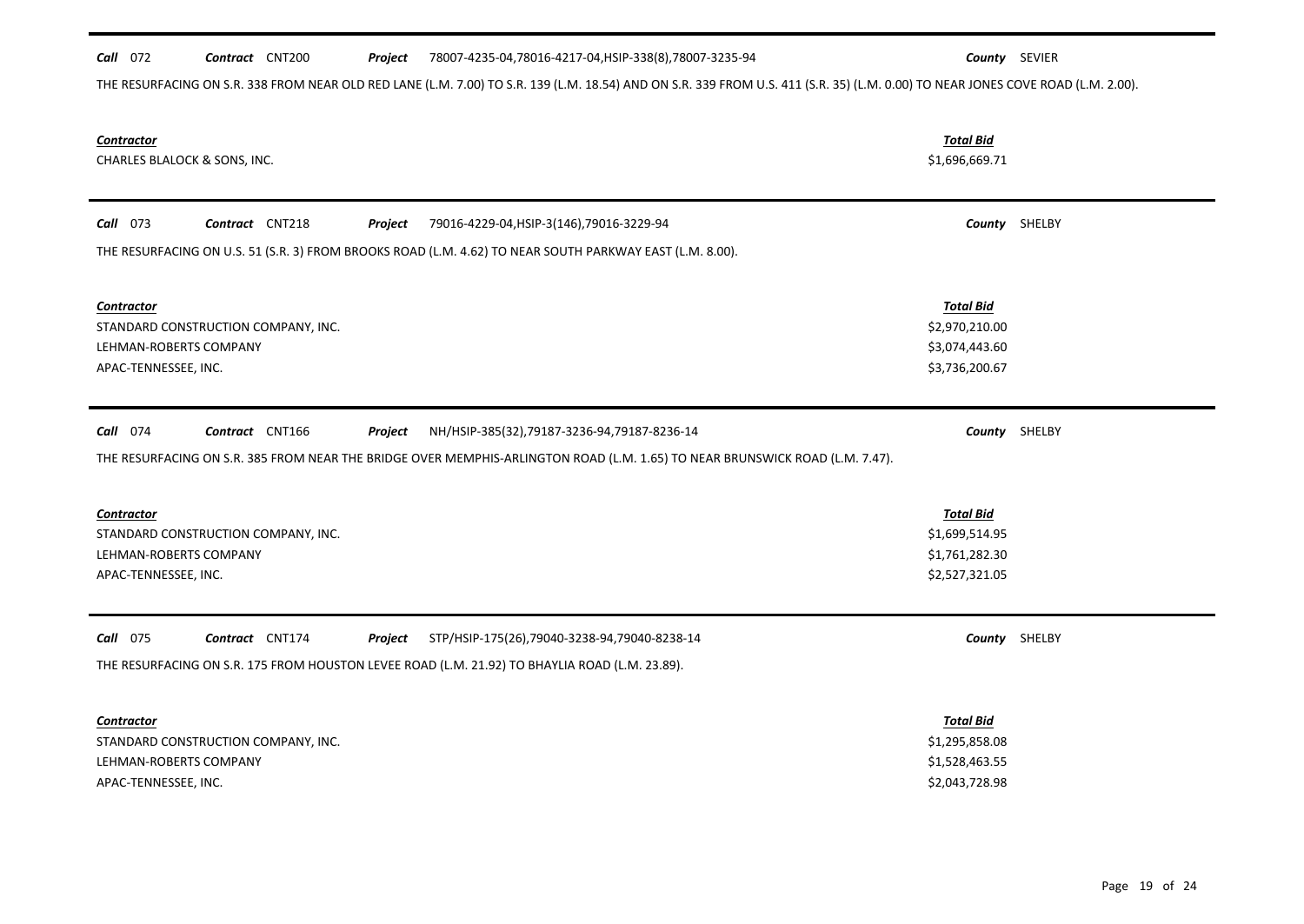#### *Call* 076 *Contract* CNT168 *Project County* SUMNER 83076-4254-04,NH-386(23),83076-8254-14

THE RESURFACING ON S.R. 386 FROM THE BRIDGE OVER U.S. 31E (S.R. 6) (L.M. 7.63) TO EAST OF GREENLEA BOULEVARD (L.M. 12.07), INCLUDING BRIDGE DECK REPAIR.

| <b>Contractor</b><br>ROGERS GROUP, INC.<br>CHARLES DEWEESE CONSTRUCTION, INC                                                                                                                  | <b>Total Bid</b><br>\$1,977,208.04<br>\$2,573,272.67 |               |
|-----------------------------------------------------------------------------------------------------------------------------------------------------------------------------------------------|------------------------------------------------------|---------------|
| Call 077<br>Contract CNT155<br>STP/HSIP-174(28),83027-3222-94,83027-8222-14<br>Project<br>THE RESURFACING ON S.R. 174 FROM S.R. 52 (L.M. 29.66) TO THE KENTUCKY STATE LINE (L.M. 39.68).      |                                                      | County SUMNER |
| <b>Contractor</b><br>ROGERS GROUP, INC.<br>CHARLES DEWEESE CONSTRUCTION, INC                                                                                                                  | <b>Total Bid</b><br>\$1,693,113.20<br>\$1,913,522.90 |               |
| <b>Call</b> 078<br>Contract CNT194<br>Project<br>STP/HSIP-25(60),83005-3251-94,83005-8251-14<br>THE RESURFACING ON S.R. 25 FROM S.R. 109 (L.M. 12.95) TO KRAFT STREET (L.M. 15.98).           |                                                      | County SUMNER |
| <b>Contractor</b><br>CHARLES DEWEESE CONSTRUCTION, INC<br>ROGERS GROUP, INC.                                                                                                                  | <b>Total Bid</b><br>\$1,012,441.01<br>\$1,287,930.75 |               |
| Call<br>079<br>Contract CNT180<br>Project<br>STP-NH-6(132),83077-8221-14<br>THE RESURFACING ON U.S. 31E (S.R. 6) FROM NORTH OF ALEXANDER LANE (L.M. 22.40) TO SOUTH OF S.R. 376 (L.M. 26.79). |                                                      | County SUMNER |
| <b>Contractor</b><br>ROGERS GROUP, INC.<br>CHARLES DEWEESE CONSTRUCTION, INC                                                                                                                  | <b>Total Bid</b><br>\$678,966.10<br>\$720,886.08     |               |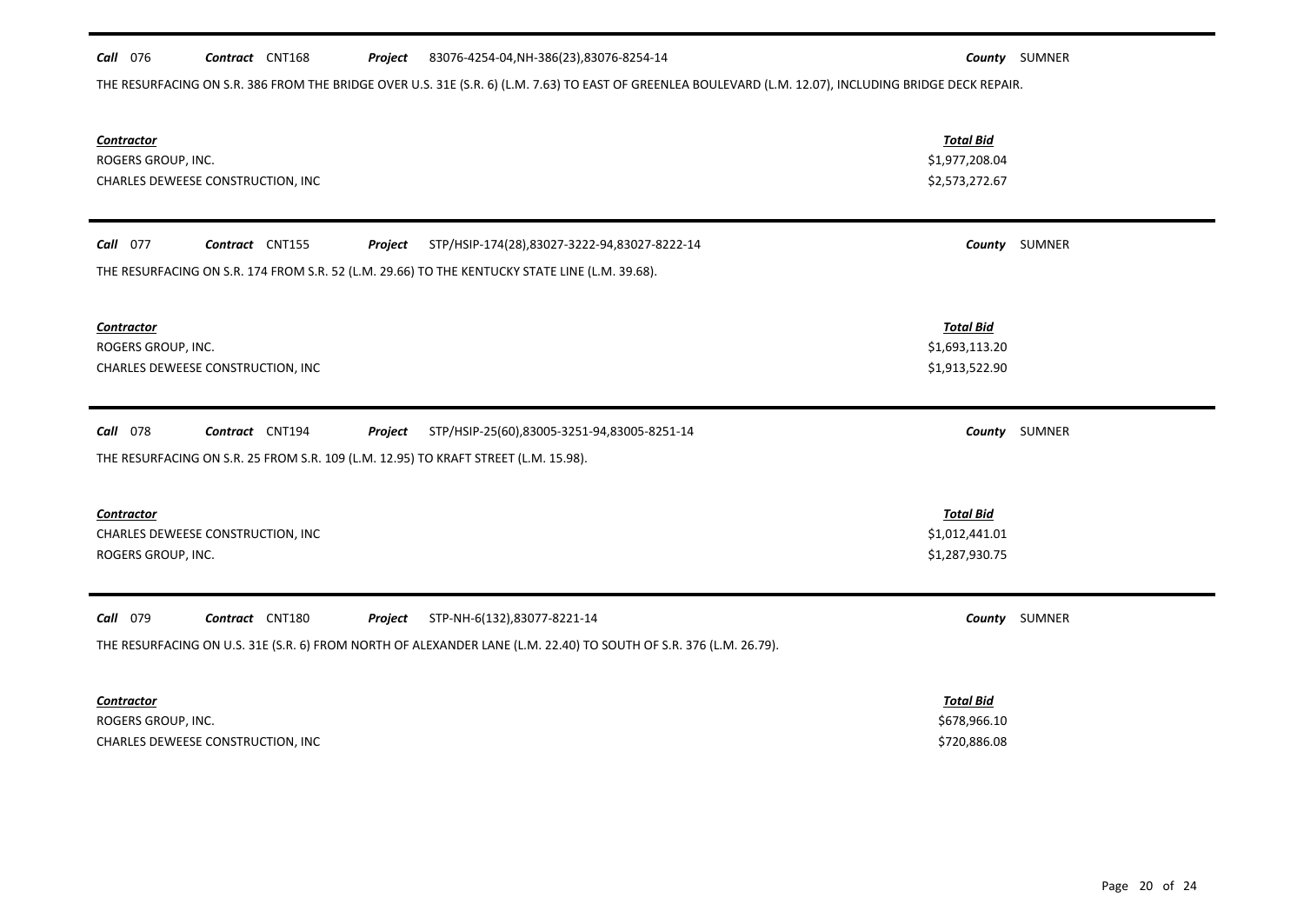| 84005-4223-04, HSIP-59(28), 84005-3223-94<br><b>Call</b> 080<br>Contract CNT183<br>Project<br>THE RESURFACING ON S.R. 59 FROM THE EAST BANK OF THE MISSISSIPPI RIVER (L.M. 0.00) TO NEAR INDIAN CREEK (L.M. 8.73). |                                                  | County TIPTON    |
|--------------------------------------------------------------------------------------------------------------------------------------------------------------------------------------------------------------------|--------------------------------------------------|------------------|
| Contractor<br>LEHMAN-ROBERTS COMPANY                                                                                                                                                                               | <b>Total Bid</b><br>\$2,135,437.18               |                  |
| <b>Call</b> 081<br>Contract CNT217<br>NH/HSIP-3(152),84102-3217-94,84102-8217-14<br>Project<br>THE RESURFACING ON U.S. 51 (S.R. 3) FROM WINN AVENUE (L.M. 15.40) TO HOPE STREET (L.M. 18.79).                      |                                                  | County TIPTON    |
| <b>Contractor</b><br>LEHMAN-ROBERTS COMPANY                                                                                                                                                                        | <b>Total Bid</b><br>\$2,272,404.99               |                  |
| <b>Call</b> 082<br>Contract CNT169<br>85002-4209-04, HSIP-10(79), 85002-3209-94<br>Project<br>THE RESURFACING ON S.R. 10 FROM S.R. 25 (L.M. 14.95) TO THE MACON COUNTY LINE (L.M. 19.63).                          |                                                  | County TROUSDALE |
| <b>Contractor</b><br>ROGERS GROUP, INC.<br>VULCAN CONSTRUCTION MATERIALS, LLC                                                                                                                                      | <b>Total Bid</b><br>\$695,525.50<br>\$705,109.00 |                  |
| Call 083<br>Contract CNT236<br>STP-36(67),86001-4222-04<br>Project<br>THE EMERGENCY SLOPE STABILIZATION ON U.S. 19W (S.R. 36, SPIVEY MOUNTAIN ROAD) NEAR L.M. 6.30.                                                | County                                           | <b>UNICOI</b>    |
| <b>Contractor</b>                                                                                                                                                                                                  | <b>Total Bid</b>                                 |                  |

SUMMERS-TAYLOR, INC. \$492,035.20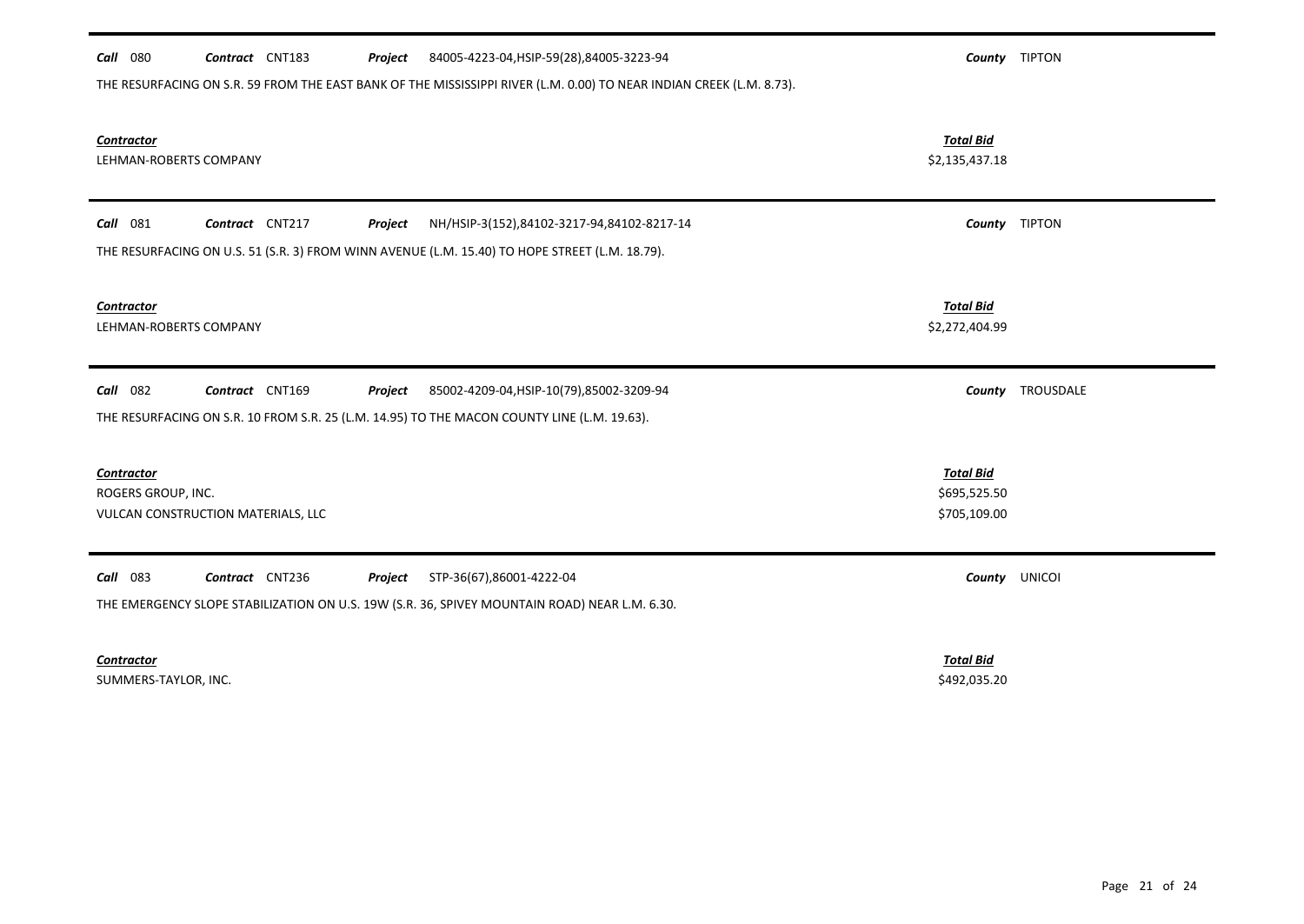| Call 084                  | Contract CNT142                                                                | Project | STP-284(15),88028-8206-14                                                                                                 |                  | County VAN BUREN        |
|---------------------------|--------------------------------------------------------------------------------|---------|---------------------------------------------------------------------------------------------------------------------------|------------------|-------------------------|
|                           | THE RESURFACING ON S.R. 284 FROM PARK ROAD (L.M. 1.57) TO S.R. 30 (L.M. 4.71). |         |                                                                                                                           |                  |                         |
|                           |                                                                                |         |                                                                                                                           |                  |                         |
| <b>Contractor</b>         |                                                                                |         |                                                                                                                           | <b>Total Bid</b> |                         |
| ROGERS GROUP, INC.        |                                                                                |         |                                                                                                                           | \$340,189.32     |                         |
| TINSLEY ASPHALT, LLC      |                                                                                |         |                                                                                                                           | \$380,972.70     |                         |
|                           |                                                                                |         |                                                                                                                           |                  |                         |
| <b>Call</b> 085           | Contract CNT232                                                                | Project | STP-30(85),88002-4244-04                                                                                                  |                  | <b>County</b> VAN BUREN |
|                           | THE EMERGENCY SLOPE STABILIZATION ON S.R. 30 NEAR L.M. 16.10.                  |         |                                                                                                                           |                  |                         |
|                           |                                                                                |         |                                                                                                                           |                  |                         |
| Contractor                |                                                                                |         |                                                                                                                           | <b>Total Bid</b> |                         |
| TWIN K CONSTRUCTION, INC. |                                                                                |         |                                                                                                                           | \$1,089,835.00   |                         |
|                           |                                                                                |         |                                                                                                                           |                  |                         |
| Call 086                  | Contract CNT222                                                                | Project | NH/HSIP-34(118),90003-3224-94,90003-8224-14                                                                               |                  | County WASHINGTON       |
|                           |                                                                                |         | THE RESURFACING ON U.S. 11E (U.S. 321, S.R. 34) FROM NEAR PERSIMMON RIDGE ROAD (L.M. 9.05) TO NEAR S.R. 381 (L.M. 15.90). |                  |                         |
|                           |                                                                                |         |                                                                                                                           |                  |                         |
| <b>Contractor</b>         |                                                                                |         |                                                                                                                           | <b>Total Bid</b> |                         |
| SUMMERS-TAYLOR, INC.      |                                                                                |         |                                                                                                                           | \$2,717,863.40   |                         |
|                           |                                                                                |         |                                                                                                                           |                  |                         |
| Call 087                  | Contract CNT208                                                                | Project | 92020-4213-04,92020-4214-04,HSIP-190(10),92020-3213-94                                                                    |                  | County WEAKLEY          |
|                           |                                                                                |         | THE RESURFACING ON S.R. 190 FROM S.R. 54 (L.M. 18.58) TO S.R. 89 (L.M. 28.91), INCLUDING BRIDGE JOINT REPAIR.             |                  |                         |
|                           |                                                                                |         |                                                                                                                           |                  |                         |
| <b>Contractor</b>         |                                                                                |         |                                                                                                                           | <b>Total Bid</b> |                         |
|                           |                                                                                |         |                                                                                                                           |                  |                         |

FORD CONSTRUCTION COMPANY SALES AND THE SERVICE OF SALES AND STRUCTION COMPANY SALES SALES SALES SALES AND SALES SALES SALES SALES SALES SALES SALES SALES SALES SALES SALES SALES SALES SALES SALES SALES SALES SALES SALES S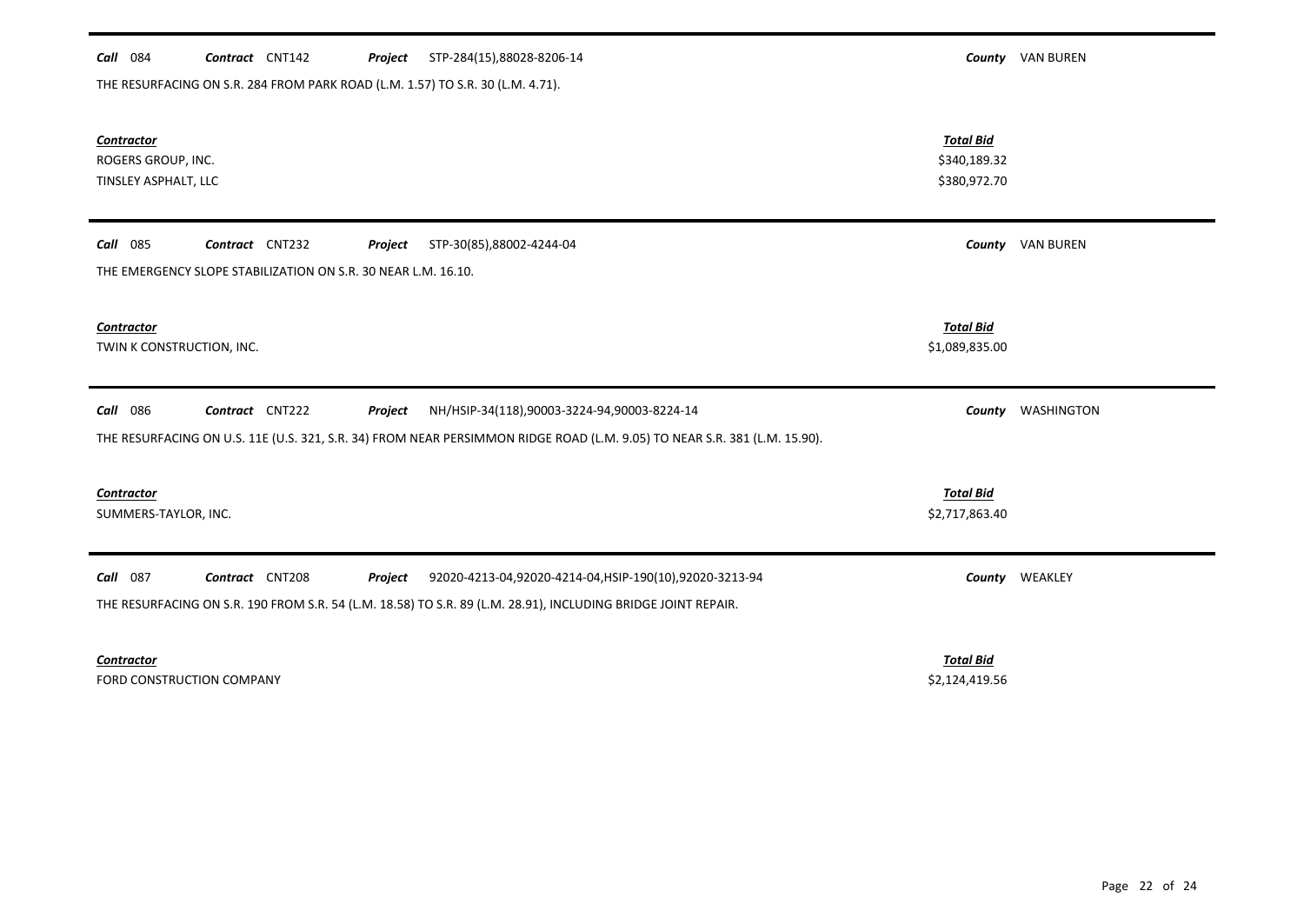#### *Call* 088 *Contract* CNT025 *Project County* WHITE NH-1(396),93001-8265-14,NH-111(107),93035-8208-14

THE RESURFACING (MICROSURFACING) ON U.S. 70S (S.R. 1) FROM THE VANBUREN COUNTY LINE (L.M. 0.00) TO S.R. 111 (L.M. 7.69) AND ON U.S. 70S (S.R. 111) FROM SHADY OAKS ROAD (L.M. 4.20) TO FRED HILL ROAD (L.M. 7.31).

| Contractor<br>WHITAKER CONTRACTING CORP.<br>HUDSON CONSTRUCTION COMPANY                                                                                                                 | <b>Total Bid</b><br>\$1,534,227.64<br>\$1,888,082.70                                             |                          |
|-----------------------------------------------------------------------------------------------------------------------------------------------------------------------------------------|--------------------------------------------------------------------------------------------------|--------------------------|
| Call 089<br>Contract CNT158<br>STP-247(18),94031-8210-14<br>Project                                                                                                                     |                                                                                                  | <b>County WILLIAMSON</b> |
| THE RESURFACING ON S.R. 247 FROM FERGUSON ROAD (L.M. 2.35) TO U.S. 431 (S.R. 106) (L.M. 4.32).                                                                                          |                                                                                                  |                          |
| Contractor<br>TENNESSEE VALLEY PAVING CO., INC.<br>ROGERS GROUP, INC.<br>VULCAN CONSTRUCTION MATERIALS, LLC<br>BWI MTN II INC DBA BLUE WATER INDUSTRIES<br><b>VOLUNTEER PAVING, LLC</b> | <b>Total Bid</b><br>\$333,905.15<br>\$346,247.00<br>\$449,721.00<br>\$458,779.80<br>\$480,998.92 |                          |
| Call 090<br>Contract CNT156<br>STP-252(14),94028-8221-14<br>Project                                                                                                                     |                                                                                                  | <b>County WILLIAMSON</b> |
| THE RESURFACING ON S.R. 252 FROM NORTH OF CLOVERCROFT ROAD (L.M. 5.71) TO THE CSX RAILROAD OVERHEAD BRIDGE (L.M. 7.77).                                                                 |                                                                                                  |                          |
| <b>Contractor</b>                                                                                                                                                                       | <b>Total Bid</b>                                                                                 |                          |
| VOLUNTEER PAVING, LLC                                                                                                                                                                   | \$680,060.64                                                                                     |                          |
| BWI MTN II INC DBA BLUE WATER INDUSTRIES                                                                                                                                                | \$680,413.50                                                                                     |                          |
| VULCAN CONSTRUCTION MATERIALS, LLC                                                                                                                                                      | \$738,033.50                                                                                     |                          |
| JONES BROS. CONTRACTORS, LLC                                                                                                                                                            | \$740,196.30                                                                                     |                          |